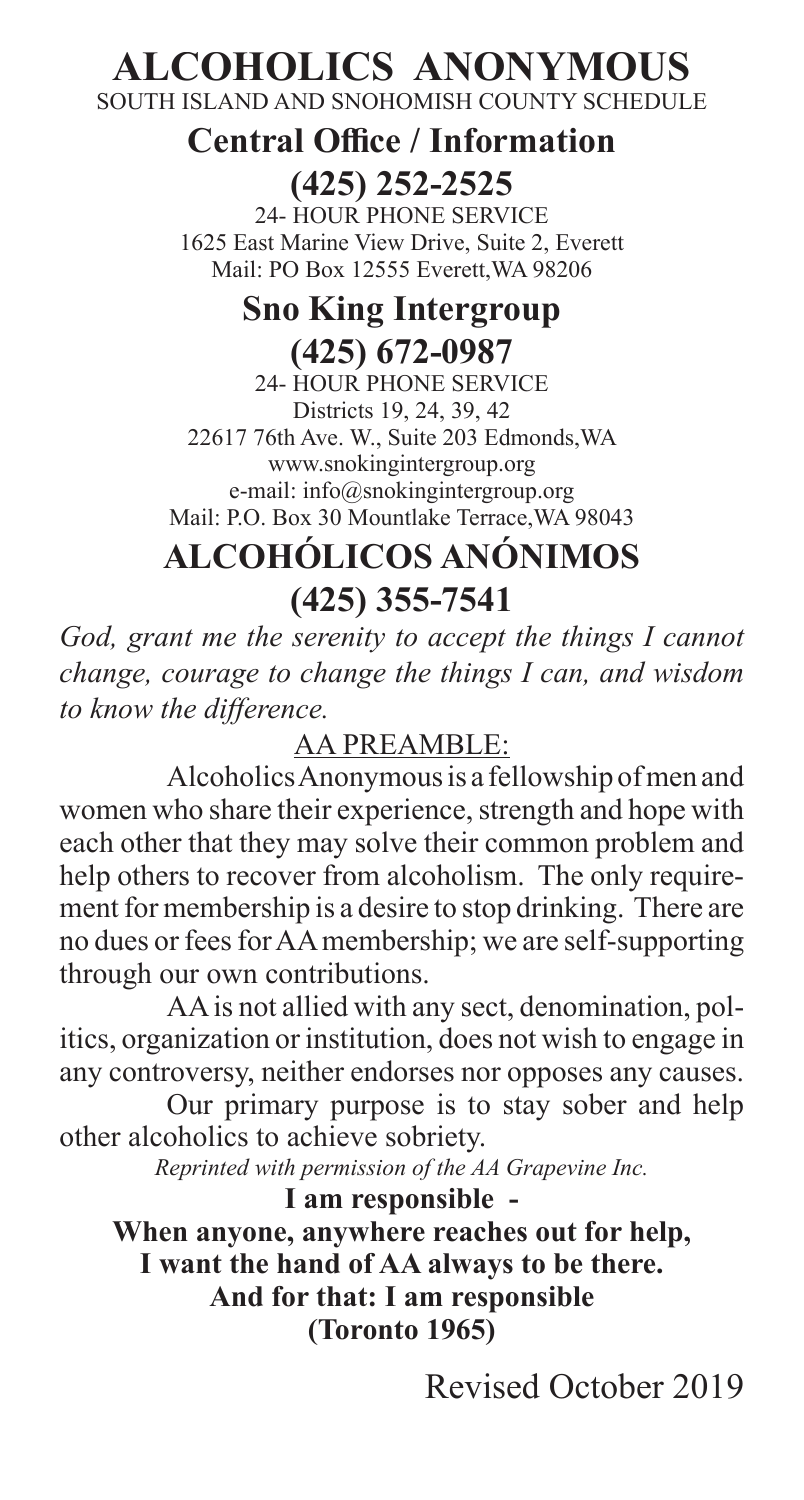| 6:00 AM | 0,H               | ALMOST AWAKE, IHOP, 10301 Ever-                   |
|---------|-------------------|---------------------------------------------------|
|         |                   | green Way, South Everett, (12x12 Study)(1hr)      |
| 6:00 AM | C.H               | ON AWAKENING @LAC, Lynnwood                       |
|         |                   | Alano Club 4001 198th St. SW, Suite 6,            |
|         |                   | Lynwood (1hr)                                     |
| 6:00 AM | O.H               | <b>ATTITUDE ADJUSTMENT, The Creamery,</b>         |
|         |                   | 1206 State Ave., Unit A, Marysville,              |
|         |                   | (1hr, General Discussion)                         |
| 6:00AM  | $\mathbf{\Omega}$ | A BETTER WAY 12 & 12 Fellowship Hall              |
|         |                   | 17319 139th Ave. N.E., <b>Woodinville</b> , (1hr) |
| 7:00 AM | O                 | <b>MORNING PHOENIX GROUP.</b>                     |
|         |                   | 18th & Baker, 18th St. and Baker Ave., Everett,   |
|         |                   | (Bus. 1st Sat., B-day last Sat.)                  |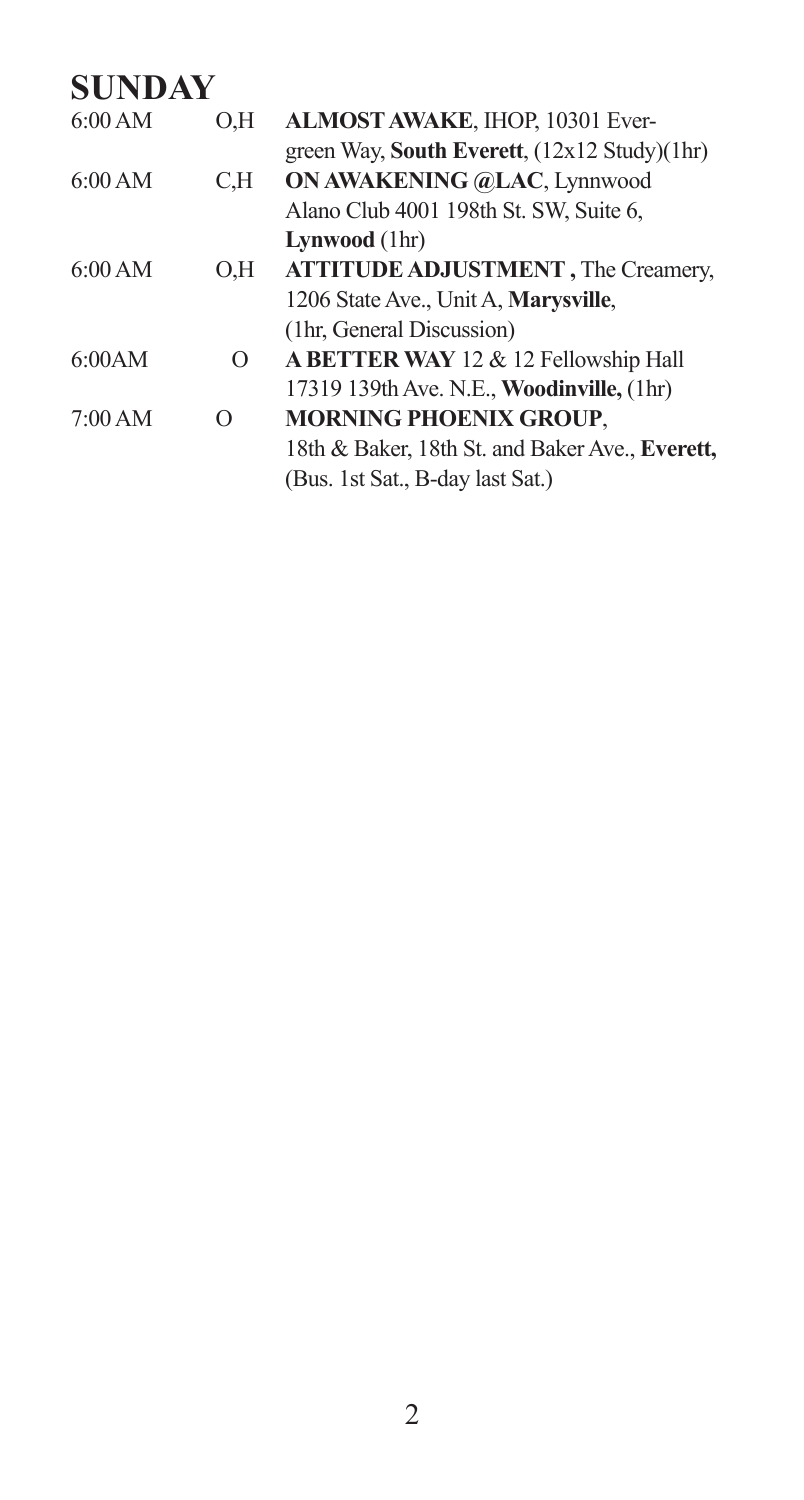| 7:00 AM  |         | O,H TUG(THE UNITY GROUP) Mt. Zion                       |
|----------|---------|---------------------------------------------------------|
|          |         | Lutheran Church, 21428 44th Ave. W.,                    |
|          |         | <b>Mountlake Terrace</b>                                |
| 7:00 AM  |         | O,H SEVEN AND SOBER Northshore Senior Ctr.,             |
|          | YP      | 10201 E. Riverside Dr., Bothell, (1hr, enter rear door) |
| 8:00 AM  |         | O,H SUNDAY BREAKFAST, Third Place                       |
|          |         | Books, 17171 Bothell Way N.E. Lake                      |
|          |         | <b>Forest Park</b>                                      |
| 8:00 AM  |         | O,H AMAA, Fire Station #15,18800 44th Ave W.            |
|          |         | Lynnwood                                                |
| 9:00 AM  |         | O,H BACK TO BASICS/BREAKFAST GROUP,                     |
|          |         | Buzz Inn, 1801 124th Ave N.E., Lake                     |
|          |         | Stevens, (Discussion, B-Day/ Spkr. last Sunday)         |
| 9:00 AM  |         | O,H EVERETT BREAKFAST GROUP                             |
|          |         | Chuck Wagon Inn, 6720 Evergreen                         |
|          |         | Way, Everett, (1hr, B-Day last Sun.)                    |
| 9:30 AM  |         | O,H SUNDAY AM BOOK STUDY (SAMBS),                       |
|          |         | Providence Hospital (Pacific Campus),                   |
|          |         | (Montecristo Room), Everett                             |
| 9:30 AM  |         | O.H SERENITY ON SUNDAY, Don's Rest.                     |
|          |         | 4th & Cedar, Marysville                                 |
| 9:50 AM  |         | O,H STANWOOD/CAMANO BREAKFAST GROUP                     |
|          |         | MEETING, Josephine, 9901 272nd Pl. N.W.,                |
|          |         | Stanwood, (Book Study) (9:50am-11:20am,                 |
|          |         | B-day last Sun., bus. mtg. 3rd Sun.@9:00am)             |
| 10:00 AM |         | O,H CONTINENTAL BREAKFAST,                              |
|          |         | Lynnwood Alano Club, 4001 198th St.                     |
|          |         | S.W., Ste. #6, Lynnwood                                 |
| 10:00 AM |         | O,H COFFEE CUP GROUP, Swedish Hospital,                 |
|          |         | 2nd Floor Conf. Room, 21600 76th Ave. W.,               |
|          |         | <b>Edmonds</b>                                          |
| 10:00 AM |         | O,H ECO LATINO, 4824 Evergreen Way, Everett             |
| 10:00 AM |         | O,H CONTINENTAL DIVIDE, Marcos Restaurant               |
|          |         | 17525 Hwy. 99, Lynnwood                                 |
| 10:00 AM |         | O,H SOBER ON SUNDAYS (SOS)                              |
|          |         | Granite Falls Senior Center, 302 S. Granite Ave.        |
|          |         | (B-day last Sun.), Granite Falls                        |
| 10:00 AM | О       | <b>SUNDAY MORNING MADNESS, Sultan</b>                   |
|          |         | Eagles Aerie, 1112 E. Main St. (turn on 11th            |
|          |         | after park & ride), Sultan                              |
| 10:00 AM | $\circ$ | SKY VALLEY BREAKFAST GROUP,                             |
|          |         | Alfy's Pizza, 1020 Ave. D, Snohomish                    |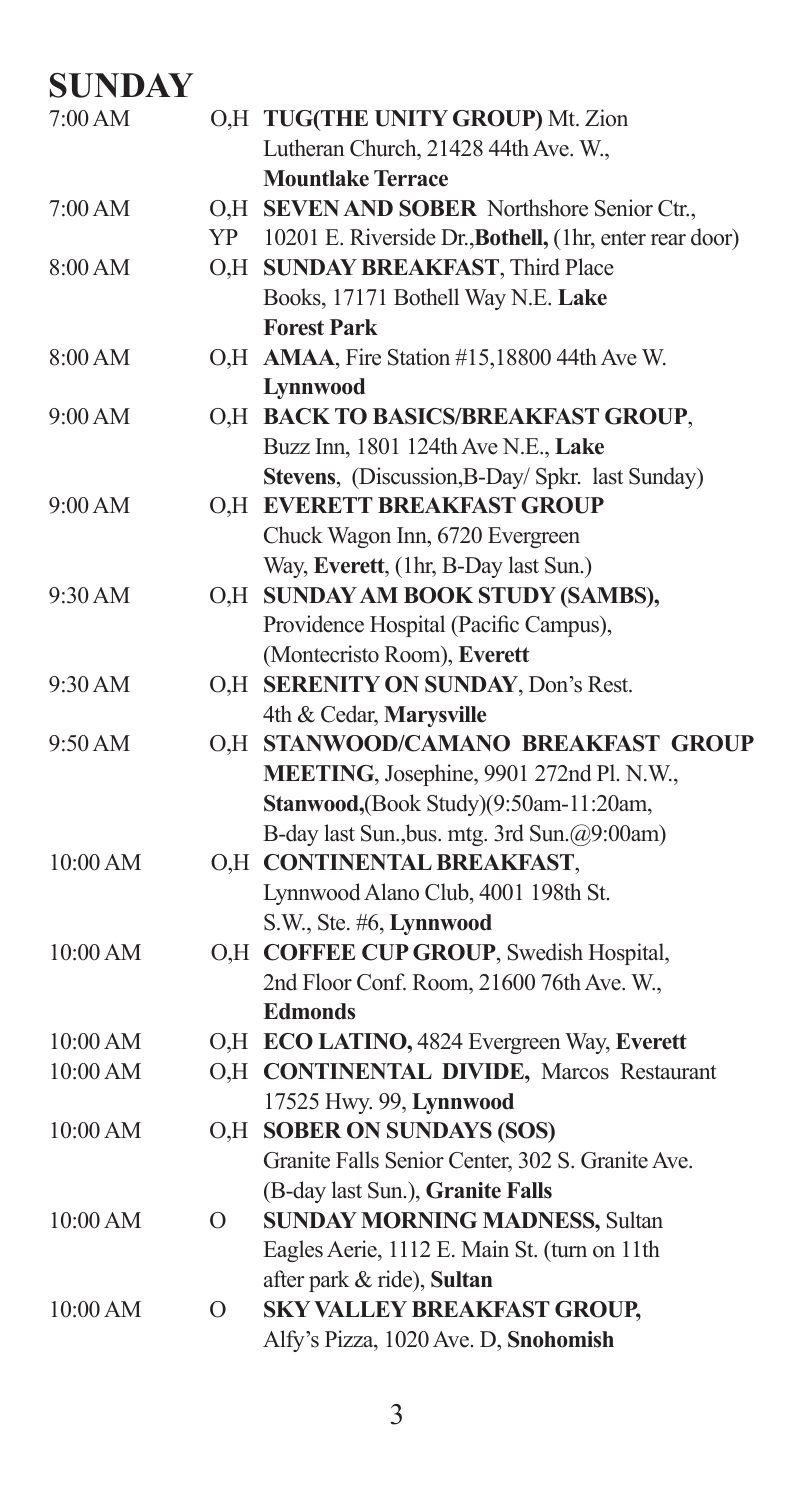| 10:00 AM | О         | WOMEN'S P.T.K.L., 1906 Grand Ave.,                    |
|----------|-----------|-------------------------------------------------------|
|          |           | WO Everett (1.25hr, Bus. meeting 1st Sun. 8:30am)     |
| 10:00AM  | O         | AA SPIRITS 12 & 12 Fellowship Hall                    |
|          |           | 17319 139th Ave. N.E., Woodinville                    |
| 10:30 AM | О         | SKY VALLEY, 625 Ford, Snohomish                       |
| 10:30 AM | O         | WINNER'S CIRCLE GROUP, 18th & Baker                   |
|          |           | N/S Everett                                           |
| 12:00 PM |           | O,H AS BILL SEES IT, Lynnwood Alano Club              |
|          |           | 4001 198th St. S.W., Suite #6, Lynnwood               |
| 12:00 PM |           | O,H ED-LYNN, Ed-Lynn Fellowship, 19820                |
|          |           | 40th Ave. W., Unit 114, Lynnwood                      |
| 12:00 PM | O         | Langley Fellowship Hall, 432 2nd St., Langley (1hr)   |
| 12:00 PM | $\circ$   | <b>EVERETT GROUP</b> , 1906 Grand,                    |
|          |           | Everett, (1hr) (B-Day last Sat. 12:15, Bus. after)    |
| 2:00 PM  | $\circ$   | UNA VISION PARA TI, 607 S.E. Everett Mall             |
|          |           | Wy., Suite N, Everett (Eco Latino                     |
| 3:00 PM  | O.H       | SUNDAY BIG BOOK, Maplewood Presbyte-                  |
|          |           | rian Church, 19523 84th Ave. W. (@196th) Edmonds      |
| 4:00 PM  | O         | H.O.W., 18th & Baker, Everett                         |
| 4:00 PM  | C         | <b>WOMEN WORKING TOGETHER, 1906</b>                   |
|          | <b>WO</b> | Grand, Everett, (N/S w/brk)                           |
|          |           | 198th St. S.W., Suite #6, Lynnwood                    |
| 4:00PM   | $\Omega$  | SERENITY SUNDAY 12 & 12 Fellowship Hall               |
|          |           | 17319 139th Ave. N.E., Woodinville                    |
| 4:00 PM  |           | WITS END WARRIORS, Haller Park, 1100 West             |
|          |           | Ave., Arlington (Potluck/BBq 2nd Sun May - September) |
| 5:00 PM  |           | O,H ED-LYNN, Ed-Lynn Fellowship, 19820                |
|          |           | 40th Ave. W., Unit 114, Lynnwood                      |
| 6:00 PM  |           | O,H SOLUTIONS, Lynnwood Alano Club, 4001              |
| 6:00 PM  | О         | <b>INDEX GROUP, Old Fire Hall, Index</b>              |
| 6:00 PM  | C         | B.Y.O.B.B., Bethel Baptist Church, Corner             |
|          |           | of Hoyt & Everett Ave., (Annex in alley)              |
|          |           | Everett, (1hr.)                                       |
| 6:00 PM  |           | O,H SILVER LAKE NEW COMERS MEETING,                   |
|          |           | Advent Lutheran Church (Bldg. C-1), 4306              |
|          |           | 132nd St. S.E., Mill Creek (1hr, Study)               |
| 6:30 PM  |           | O,H K.I.S.S., Camano Center, 141 N.E. Camano          |
|          |           | Dr., Camano Island, (N/S w/brk)                       |
| 6:30 PM  | O         | SOBRIETY WITH A VIEW (SWAV),                          |
|          |           | 1906 Grand, Everett (S/A last Sunday of               |
|          |           | month)                                                |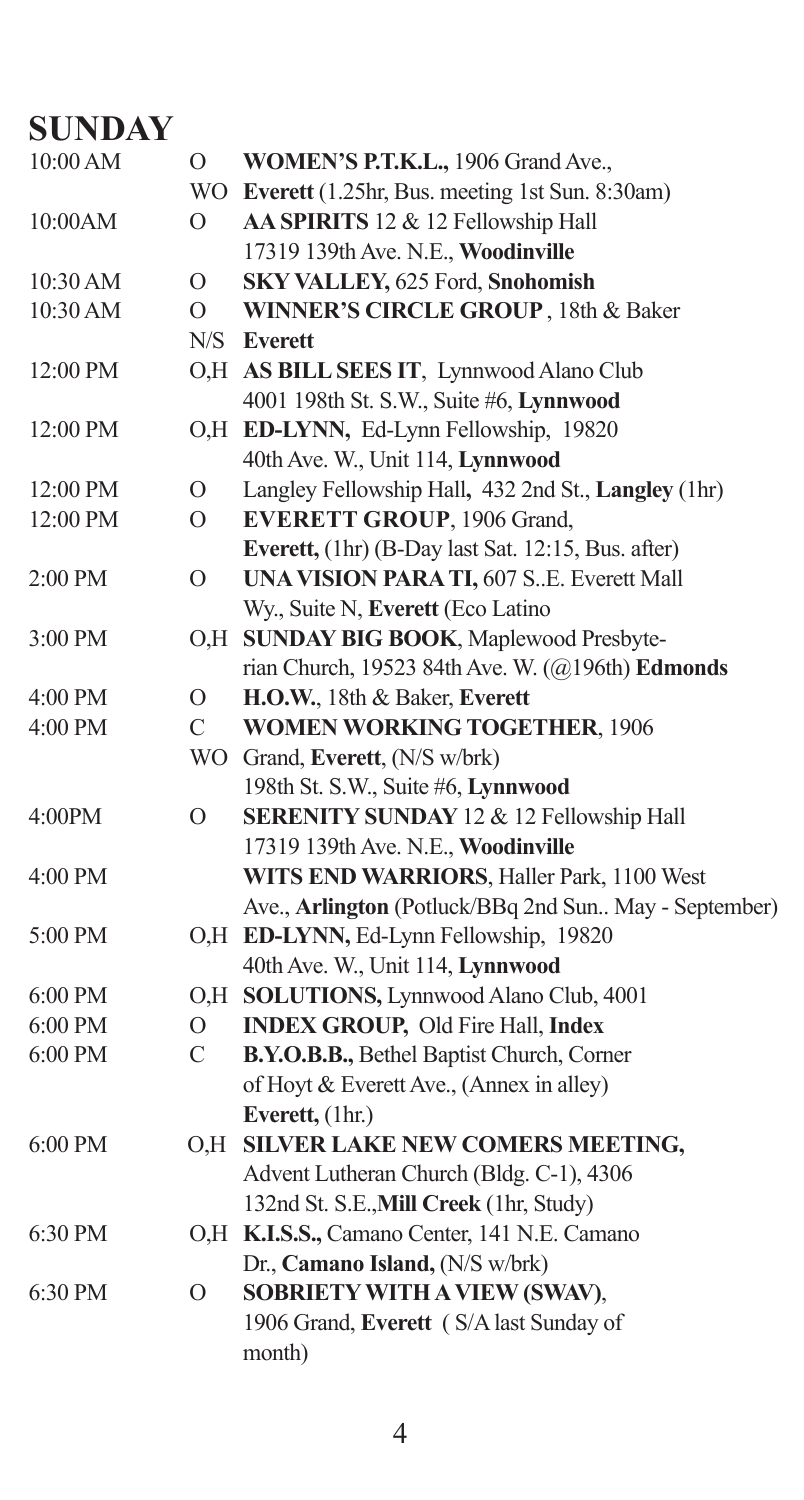| 6:30 PM |                | O.H "MSNL" MONROE SUNDAY NIGHT LIVE,                |
|---------|----------------|-----------------------------------------------------|
|         |                | Monroe Congregational Church, 301 S. Lewis,         |
|         |                | Monroe                                              |
| 6:30 PM |                | PAUSE WHEN AGITATED, St. Hilda-St. Patrick,         |
|         |                | 15224 52nd Ave. W., Edmonds, (1hr)                  |
| 7:00 PM |                | O,H HOME GROUP (GLBT friendly) All Welcome,         |
|         |                | 2624 Rockefeller Ave., Everett, (1hr, no brk.)      |
| 7:00 PM | C              | <b>DARRINGTON GROUP</b> , Baptist Church            |
|         |                | Hwy. 530, Darrington                                |
| 7:00 PM |                | O.H SNUG HARBOR GROUP, St Ann's Church,             |
|         |                | 7231 Totem Beach Rd., Tulalip Marysville, (S/A last |
|         |                | Sunday) (N/S w/brk.)                                |
| 7:00 PM |                | O,H WHAT'S THE POINT, Church of God,                |
|         |                | 8224 220th St. S.W., Edmonds                        |
| 7:00 PM | $\overline{O}$ | <b>SKYVALLEY SUNDAY NIGHT</b>                       |
|         |                | 625 Ford St., Snohomish                             |
| 7:00 PM | $\mathcal{O}$  | FE Y ESPERANZA, 115 3/4 W. Main St., Suite          |
|         |                | 211B, Monroe, (Hope & Faith Group)(Eco Latino)      |
| 7:00 PM |                | O,H WE ARE NOT SAINTS, Good Shepherd                |
|         |                | Baptist Church, 6915 196th St. S.W., Lynwood,       |
|         |                | (Child care available)                              |
| 7:00 PM |                | DESIDIDOS A CAMBIAR, 1115 2nd St.,                  |
|         |                | Suite B, Mount Vernon                               |
| 7:00 PM |                | C,H THE ONLY REQUIRMENT, Mountlake Terrace          |
|         |                | Community Ctr., 23000 Lakeview Dr.,                 |
|         |                | Mountlake Terrace (Book Study)                      |
| 7:00PM  | $\overline{O}$ | A SUNDAY'S REPRIEVE 12X12 Fellowship Hall           |
|         |                | 23732 Bothell Everett Hwy., Bothell                 |
| 7:30 PM | $\mathsf{C}$   | MEN'S CLOSED, 18th & Baker, Everett                 |
| 7:30 PM | O.H            | <b>SUNDAY NIGHT SPIRITUAL,</b>                      |
|         |                | Recovery Cafe, 2213 Broadway, Everett               |
| 7:30 PM |                | O,H ST. JUDES STUDY, St Pius X School               |
|         |                | Gym, 22105 58th Ave. W., Mountlake Terrace          |
| 7:30 PM | $\mathcal{O}$  | WE ARE NOT SAINTS, Granite Falls Senior             |
|         |                | Center, 302 S. Granite Ave., Granite Falls          |
| 8:00 PM |                | O,H CANDLELIGHT AA, Lynnwood Alano Club,            |
|         |                | 4001 198th St. S.W.Suite #6, Lynnwood               |
| 8:00 PM | $\overline{O}$ | <b>BACK TO BASICS, Langley Fellowship Hall</b>      |
|         |                | 432 2nd St., Langley, (N/S w/brk)(1hr)              |
| 8:00 PM |                | O,H ED-LYNN, Ed-Lynn Fellowship,                    |
|         |                | 19820 40th Ave. W., Unit 114, Lynnwood              |
| 9:00PM  | $\mathcal{O}$  | THE 9:09 12X12 Fellowship Hall                      |
|         |                | 23732 Bothell Everett Hwy., Bothell                 |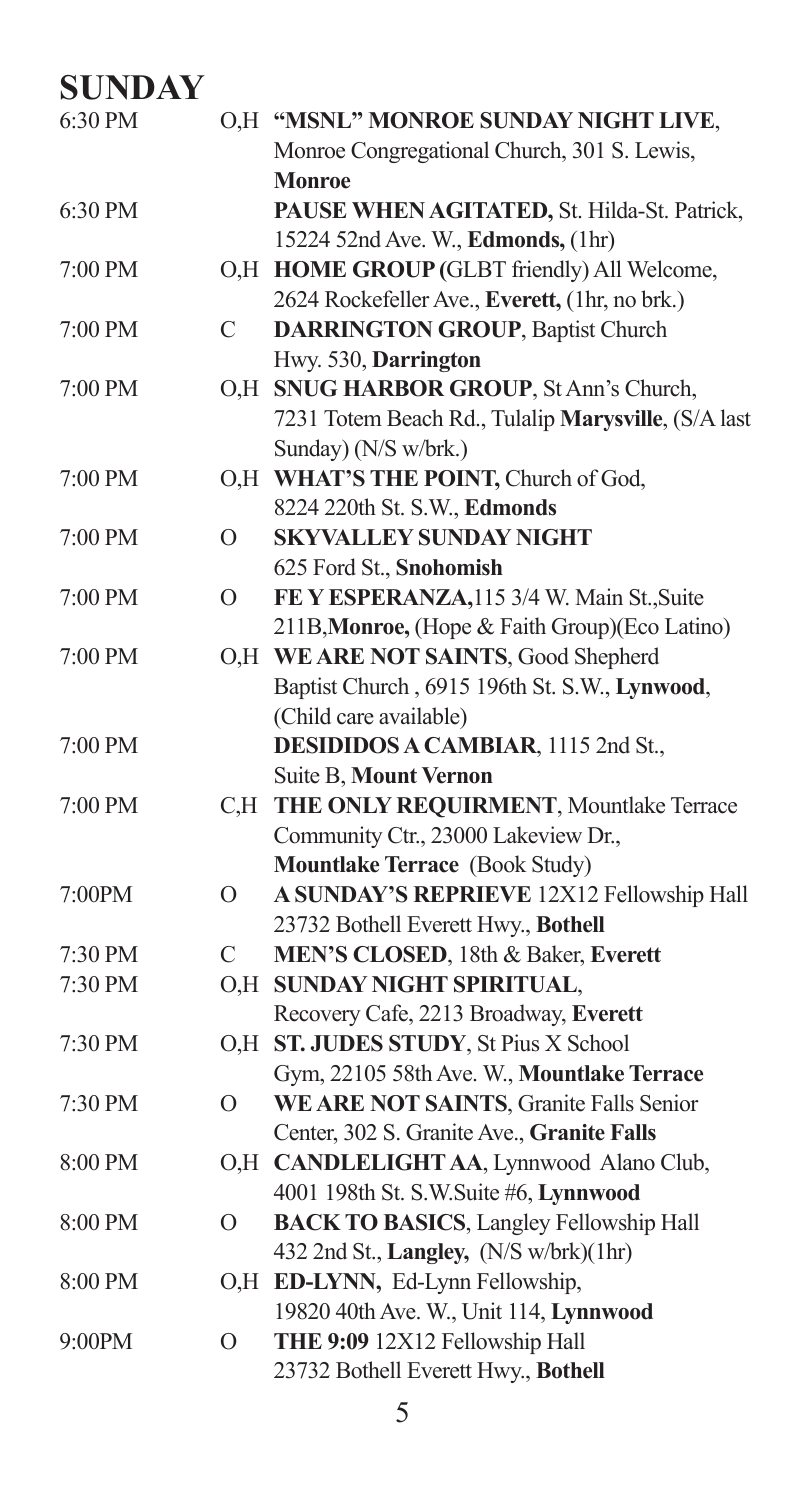| 10:00 PM      |                | O,H ED-LYNN, Ed-Lynn Fellowship,<br>19820 40th Ave. W., Unit 114, Lynnwood |
|---------------|----------------|----------------------------------------------------------------------------|
| 11:30PM       | $\overline{O}$ | REASON TO BELIEVE 12X12 Fellowship Hall                                    |
|               |                | 23732 Bothell Everett Hwy., Bothell                                        |
| <b>MONDAY</b> |                |                                                                            |
| 6:00 AM       |                | O,H ALMOST AWAKE, IHOP, 1031                                               |
|               |                | Evergreen Way, Everett, (1hr)                                              |
| 6:00 AM       |                | C,H ON AWAKENING @LAC, Lynnwood                                            |
|               |                | Alano Club 4001 198th St. SW, Suite 6,                                     |
|               |                | Lynwood (1hr)                                                              |
| 6:00 AM       |                | O,H ATTITUDE ADJUSTMENT, The Living                                        |
|               |                | Room Coffee House, 1636 4th St, Marysville,                                |
|               |                | (1hr, General Discussion)                                                  |
| 6:00AM        | $\overline{O}$ | ARCHITECTS OF ADVERSITY 12X12 Fellow-                                      |
|               |                | ship Hall, 23732 Bothell Everett Hwy., Bothell, (1hr)                      |
| 6:30 AM       |                | O,H DIVIDING LINE, Buzz Inn Arlington, 5200172nd                           |
|               |                | St. N.E. (#D, Old Aces Casino), Arlington,                                 |
|               |                | (Discussion, B-day last Mon., Bus. 1st Mon. after                          |
|               |                | Mtg., 7:30am start on Holidays)                                            |
| 7:00 AM       | O.H            | TUG(THE UNITY GROUP) Mt. Zion Lutheran                                     |
|               |                | Church, 21428 44th Ave. W., Mountlake Terrace                              |
| 7:00 AM       | $\overline{O}$ | <b>MORNING PHOENIX GROUP, 2624</b>                                         |
|               |                | Rockefeller, Everett, (Bus. 1st Sat., B-day last Sat.)                     |
| 7:00 AM       | O              | SKY VALLEY, 625 Ford, Snohomish, (1hr)                                     |
| 7:00 AM       |                | O,H AMAA, Fire Station #15,18800 44th Ave W.                               |
|               |                | Lynnwood, (1hr, Step Mtg.)                                                 |
| 7:00 AM       |                | O,H SEVEN AND SOBER Northshore Senior Ctr.,                                |
|               | YP             | 10201 E. Riverside Dr., Bothell, (1hr, enter rear door)                    |
| 10:00 AM      |                | O,H ABBEY GROUP, Maplewood Presbyterian,                                   |
|               |                | 19523 84th Ave. W. (at 196th), Edmonds                                     |
| 10:00 AM      |                | O,H EASY DOES IT, Church of the Nazarene,                                  |
|               |                | 322 W. Main, Monroe<br>O.H NEW BEGINNINGS WOMEN'S MEET-                    |
| 10:00 AM      |                | WO ING, Peace Lutheran Church, 1717 Larson Rd.,                            |
|               |                | Silvana, (Big Book Study, B-Day last Mon. 10am)                            |
| 10:00AM       | O              | A NEW START 12X12 Fellowship Hall                                          |
|               |                | 23732 Bothell Everett Hwy., Bothell                                        |
| 11:00 AM      |                | O,H FRIENDS OF BILL, (Boeing Employees Only, NO                            |
|               |                | PUBLIC ACCESS) 40-83.1 Conf. Rm. 14-C8                                     |
| 11:30 AM      |                | O,H GRAPEVINE GROUP, Stanwood Library,                                     |
|               |                | 9701 271st St. N.W., Stanwood                                              |
| 11:30 AM      | O              | <b>EVERGREEN GROUP, 1906 Grand, Everett</b>                                |
|               |                |                                                                            |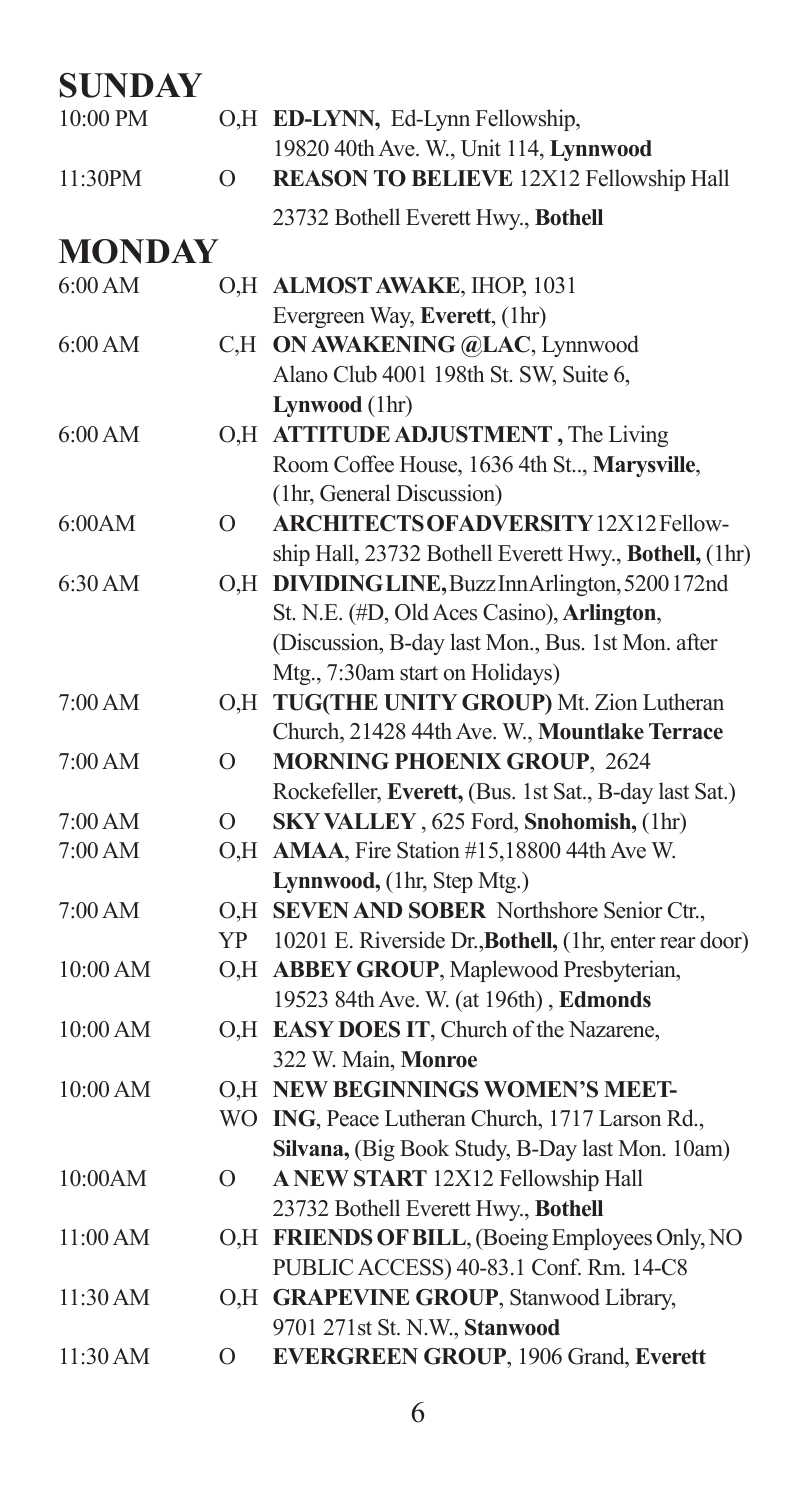# **MONDAY**

| 11:30 AM |                | O,H GRAPEVINE GROUP, (1hr) Community Resource      |
|----------|----------------|----------------------------------------------------|
|          |                | Center of Stanwood Camano, 9612 271st St. N.W.,    |
|          |                | <b>Stanwood</b>                                    |
| 11:30 AM | $\Omega$       | <b>EVERGREEN GROUP, 1906 Grand, Everett</b>        |
| 12:00 PM |                | O,H GUNNY SACK HILL, Lynnwood Alano                |
|          |                | Club, 4001 198th St. S.W., Suite #6, Lynnwood      |
| 12:00 PM | $\overline{O}$ | NOONER, 432 2nd St., Langley                       |
| 12:00 PM |                | O,H ED-LYNN, Ed-Lynn Fellowship, 19820             |
|          |                | 40th Ave. W., Unit 114, Lynnwood                   |
| 12:00 PM | $\Omega$       | SKY VALLEY MONDAY NOON, 625 Ford                   |
|          |                | Snohomish                                          |
| 3:00 PM  |                | O,H 3 O'CLOCKERS, Zion Church,                     |
|          |                | 4634 Alger Ave., Everett, (1hr)                    |
| 3:00 PM  |                | MONDAY NIGHT BIG BOOK, St. Timothys,               |
|          |                | 5124 164th St. S.W., Lynnwood, (1hr)               |
| 3:45 PM  | O              | PROMISES, 1906 Grand, Everett, (1hr)               |
| 5:00 PM  |                | O,H ED-LYNN, NEW LIFE STUDY, Ed-Lynn               |
|          |                | Fellowship, 19820 40th Ave. W., Unit 114, Lynnwood |
| 5:15 PM  | $\circ$        | PRIMARY PURPOSE, 18th & Baker, Everett, (1hr)      |
| 5:30 PM  | $\Omega$       | SKY VALLEY HAPPY HOUR, 625 Ford,                   |
|          |                | Snohomish, (1hr)                                   |
| 5:30 PM  |                | O,H HAPPY HOUR, Lynnwood Alano Club,               |
|          |                | 4001 198th St. S.W., Suite #6, Lynnwood, (1hr)     |
| 5:30 PM  |                | O,H YOU'RE NOT ALONE, Damascus Road                |
|          |                | Church, 81st & State St., Marysville, (1hr)        |
| 5:30PM   | $\circ$        | 5:30 HAPPY HOUR 12 & 12 Fellowship Hall            |
|          |                | 17319 139th Ave. N.E., Woodinville (1hr)           |
| 6:00 PM  | C              | <b>STEP SISTERS NORTH, Advent Lutheran</b>         |
|          |                | WO Church, 4306 132nd St. S.E. Everett             |
| 6:00 PM  | $\overline{O}$ | <b>MONDAY NIGHT MIRACLES, Monroe</b>               |
|          |                | Congregational Church, 301 S. Lewis St., Monroe,   |
|          |                | (1hr)                                              |
| 6:00 PM  |                | O.H VETRANS STEPPING INTO THE LIGHT,               |
|          |                | Compass Housing Alliance, 1301 N. 200th St.,       |
|          |                | Shoreline, (1hr, Book Study)                       |
| 6:00PM   |                | O,H GRUPOFORTALEZA, 2957E. College Way, Mt.        |
|          |                | Vernon, (1hr, Eco Latino)                          |
| 6:30 PM  |                | O,H FRIENDS OF DR. BOB, (Boeing Employees Only,    |
|          |                | NO PUBLIC ACCESS), Boeing Complex Bldg.            |
|          |                | 7-334 Room 12 D-1                                  |
| 6:30 PM  | C              | LYNNWOOD MENS, Marcos Rest. & Lounge               |
|          | MО             | 17525 Hwy. 99 N, Lynnwood                          |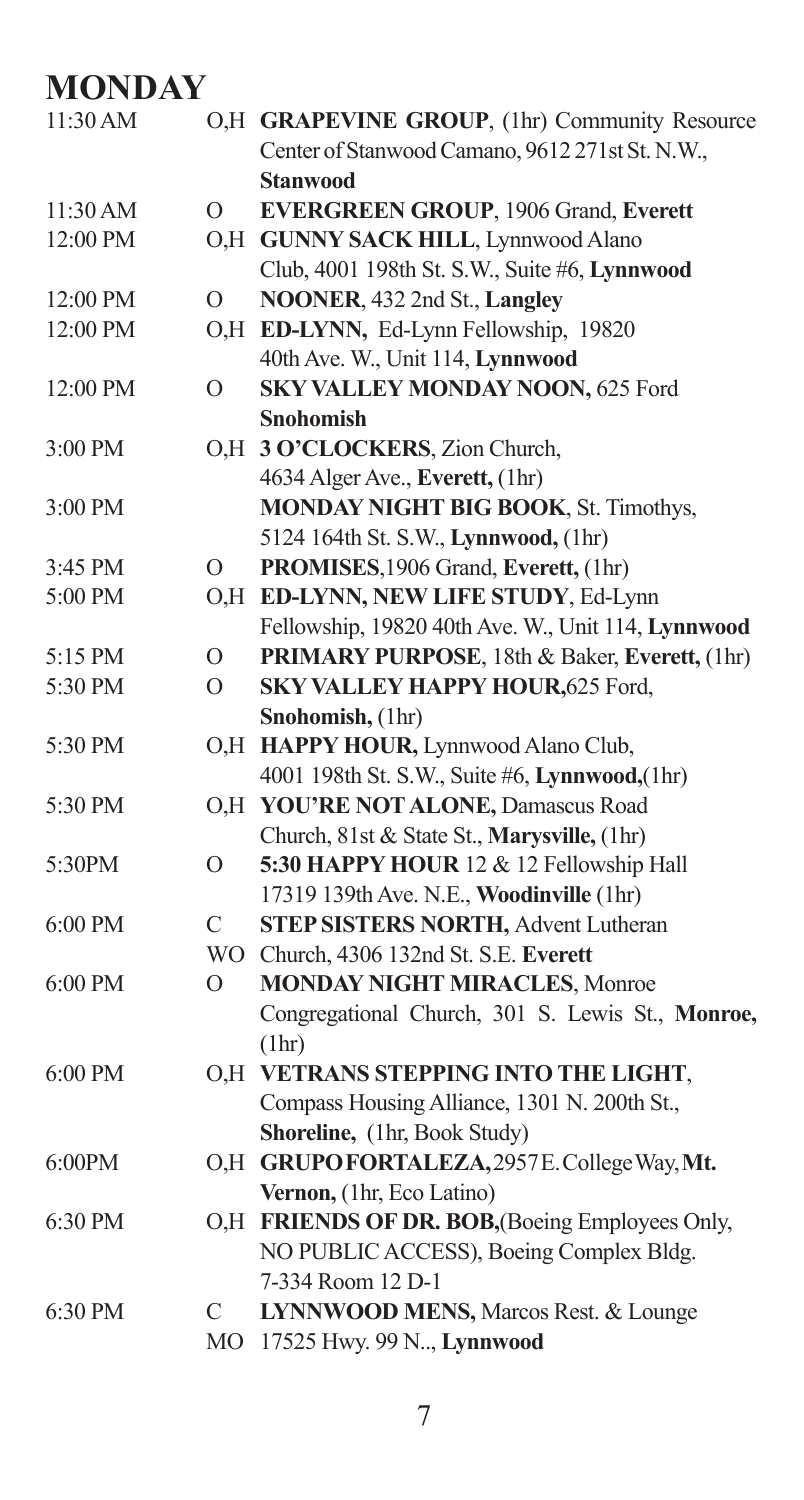#### **MONDAY**

| 6:30 PM |                | O,H MEN'S STEP STUDY, Snohomish Church               |
|---------|----------------|------------------------------------------------------|
|         |                | MO of the Nazarene, 1017 13th St., Snohomish         |
| 7:00 PM |                | O,H ECO LATINO, 4824 Evergreen Way, Everett          |
| 7:00 PM | C              | <b>ARLINGTON MONDAY NIGHT, St.</b>                   |
|         |                | Andrews Church, 230 E Burke,(back of                 |
|         |                | church in basement), Arlington, (N/S w break)        |
| 7:00 PM | $\Omega$       | SKY VALLEY, 625 Ford St., Snohomish                  |
| 7:00 PM | C.H            | SOUTH WHIDBEY ISLAND MEN'S STAG,                     |
|         |                | House of Hope, 816 Camano Dr., Langley               |
| 7:00 PM | $\overline{O}$ | MONDAY NIGHT STEP STUDY,                             |
|         |                | Trinity Lutheran, Hwy525, Freeland                   |
| 7:00 PM |                | O,H MILL CREEK DISCUSSION GROUP,                     |
|         |                | North Creek Presbyterian Church, 621 164th St. S.E., |
|         |                | Mill Creek, (Gen. Discussion)                        |
| 7:00 PM |                | C.H WOMAN'S BIG BOOK/LIT. STUDY,                     |
|         | WO.            | 302 N. Alder Ave. (Assisted Living Facility          |
|         |                | across from Middle School), Granite Falls,           |
|         |                | (Book Study, Bus.1st Mon@6:15, B/Day last            |
|         |                | Mon., small children O.K.)                           |
| 7:00 PM |                | C, WO WOODINVILLE WOMEN, Woodinville                 |
|         |                | Community Church, 17110 140th Ave. N.E.,             |
|         |                | Woodinville                                          |
| 7:00 PM |                | MILAGRO DEL SIGLO XX, 415 N. 117th St., Seattle      |
| 7:00 PM |                | DESIDIDOS A CAMBIAR, 1115 2nd St.,                   |
|         |                | Suite B, Mount Vernon                                |
| 7:00 PM | $\Omega$       | FE Y ESPERANZA, 115 3/4 W. MainSt., Suite            |
|         |                | 211B, Monroe, (Hope & Faith Group)(EcoLatino)        |
| 7:00 PM |                | O.H WOMEN FRIENDS, Faith Community                   |
|         | WO.            | Church, 10220 238th St. S.W. Edmonds                 |
| 7:00 PM | O              | <b>GOLDBAR TOSSPOTS, 5th &amp; Lewis</b>             |
|         |                | (upstairs old city fire hall), Goldbar               |
| 7:00 PM | $\Omega$       | <b>GRACE RULES</b> , Parkridge Community             |
|         |                | Church, 3805 Maltby Rd., Bothell, (Lower             |
|         |                | Annex N. of Church, Potluck 1st Mon.)                |
| 7:00 PM | O              | <b>UNA VISION PARA TI, 607 S.E. Everett Mall</b>     |
|         |                | Wy., Suite N, Everett (Eco Latino)                   |
| 7:00 PM | $\mathsf{C}$   | <b>BRIDGE TO FAITH, Central Lutheran Church,</b>     |
|         |                | 2702 Rockefeller Ave., (Enter on East side), Everett |
| 7:00 PM | O.H            | TUG(THE UNITY GROUP) Mt. Zion                        |
|         |                | Lutheran Church, 21428 44th Ave. W.,                 |
|         |                | Mountlake Terrace (Child Friendly)                   |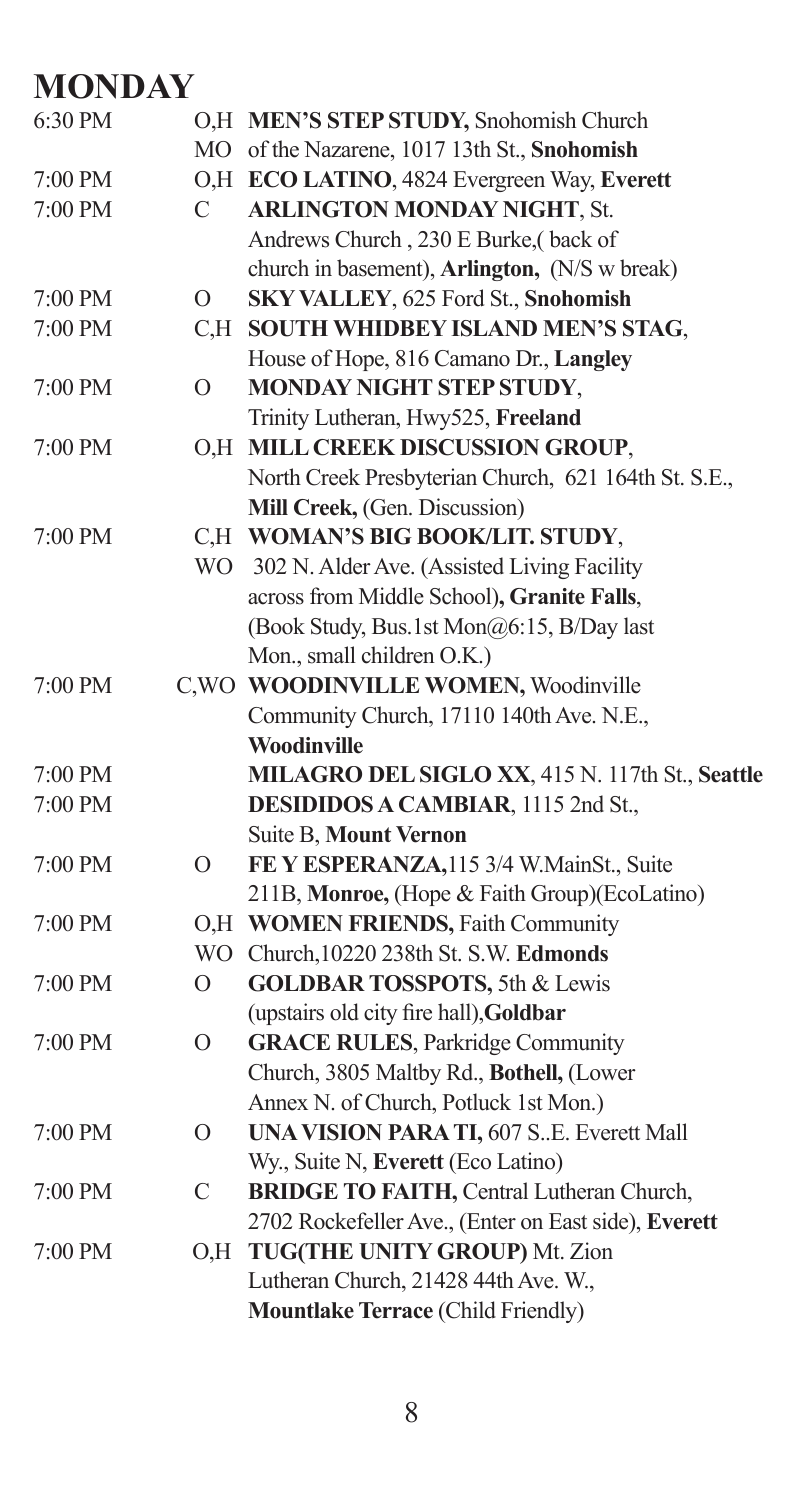## **MONDAY**

| 7:00 PM  |                  | O.H SILVER LAKE BIG BOOK STUDY GROUP                |
|----------|------------------|-----------------------------------------------------|
|          |                  | Advent Lutheran Church (Bldg. C-1),4306             |
|          |                  | 132nd St., S.E., Mill Creek                         |
| 7:00 PM  | O <sub>1</sub> H | TURNING POINT GROUP, St. Aidans Episcopal,          |
|          |                  | 1318 E. SR 532, Camano Island, (N/S w/brk)          |
| 7:00 PM  | С                | OSO STRONG, 21824 State Rt. 530, Oso, (1hr,         |
|          |                  | White schoolhouse basement)                         |
| 7:00 PM  | $\circ$          | MONDAY NIGHT STUDY, 18th & Baker, Everett,          |
|          |                  | (B-day/Spkr. last Mon.)                             |
| 7:00 PM  | C,H              | AS BILL SEES IT, 1906 Grand, Everett,               |
|          |                  | (Book Study)                                        |
| 7:00PM   | $\Omega$         | YOUNG OLD TIMERS 12 & 12 Fellowship Hall            |
|          |                  | 17319 139th Ave. N.E., Woodinville                  |
| 7:00 PM  |                  | O,H MONDAYNIGHT BIG BOOK, St. Timothy's             |
|          |                  | Church, 5124 164th St. S.W., Edmonds (1hr)          |
| 7:30 PM  |                  | O,H STEPA MONTH DONUT MEETING                       |
|          |                  | St.Phillips Episcopal Church, 4312 84th St.,        |
|          |                  | Marysville, (N/S w/ brk.)                           |
| 7:30 PM  | $\circ$          | FIRESIDE STUDY GROUP, 1702 Main St.                 |
|          |                  | (across from Post Office in the 1st Baptist         |
|          |                  | Church), LakeStevens (Candlelight)                  |
| 7:30 PM  |                  | C.H LYNNWOODSTUDY, Rock of Hope Church              |
|          |                  | 8713 220th S.W., Edmonds                            |
| 7:30 PM  | 0                | KEYSTONE MEN'S, Maple Park Lutheran                 |
|          |                  | MO BretherenChurch, 17620 60th Ave. W., Lynnwood    |
| 7:30 PM  |                  | O,H GRUPO CAMINO SEQURO, Lynnwood Alano Club,       |
|          |                  | 4001 198th St. S.W., Suite G, Lynnwood (Eco Latino) |
| 7:30PM   | C.H              | <b>EDMONDS GROUP, Mountlake Terrace Senior</b>      |
|          |                  | Center, 23000 Lakeview Dr., Montlake Terrace,       |
|          |                  | (ASL, last Tue.)                                    |
| 8:00 PM  | 0                | MOONLIGHTER, 432 2nd St., Langley, (Smoking)        |
| 8:00 PM  |                  | O,H ED-LYNN, MONDAY ISN'T SO BAD, Ed-Lynn           |
|          |                  | Fellowship, 19820 40th Ave. W., Unit 114, Lynnwood  |
| 8:00 PM  |                  | O.H GRUPO SOLO POR HOY, 403 Maple Ave.,             |
|          |                  | Suite C, Snohomish (Eco Latino)                     |
| 9:00PM   | $\circ$          | LET GO & LET GOD 12 & 12 Fellowship Hall            |
|          |                  | 17319 139th Ave. N.E., Woodinville, (BB Study)      |
| 10:00 PM |                  | O,H ED-LYNNFELLOWSHIP, Ed-LynnFellowship,           |
|          |                  | 19820 40th Ave. W., Unit 114, Lynnwood              |
| 12:00AM  |                  | O,H MIDNIGHT MADNESS Ed-Lynn Fellowship,            |
|          |                  | 19820 40th Ave. W., Unit 114, Lynnwood              |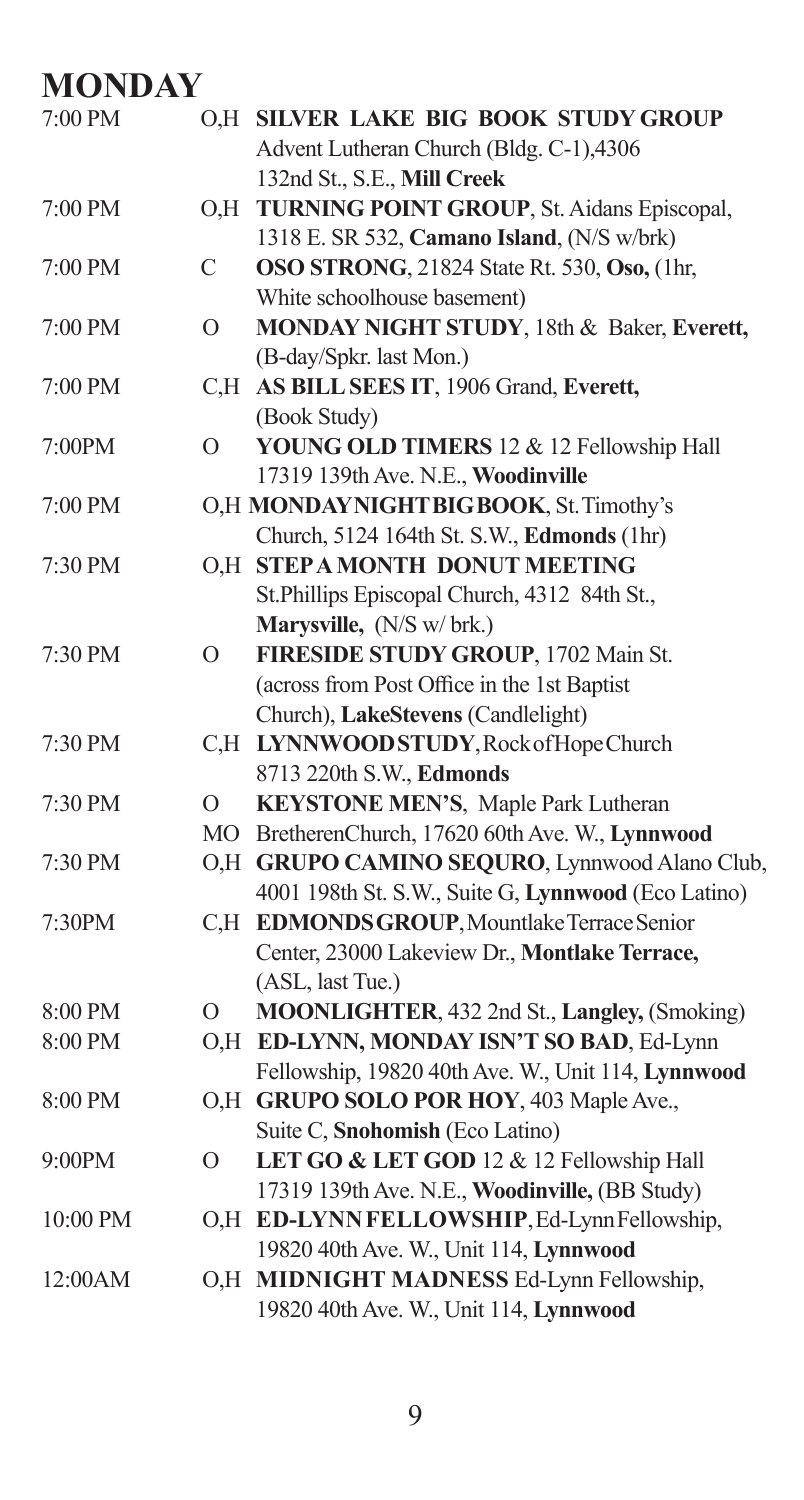| 6:00 AM  |          | O,H ALMOST AWAKE, IHOP, 10301                           |
|----------|----------|---------------------------------------------------------|
|          |          | Evergreen Way, Everett, (1hr)                           |
| 6:00 AM  |          | C,H ON AWAKENING @LAC, Lynnwood                         |
|          |          | Alano Club 4001 198th St. SW, Suite 6,                  |
|          |          | Lynwood (1hr)                                           |
| 6:00 AM  | O.H      | <b>ATTITUDE ADJUSTMENT</b> , The Creamery,              |
|          |          | 1206 State Ave., Unit A, Marysville,                    |
|          |          | (1hr, General Discussion)                               |
| 6:00AM   | O        | SOBRIETY AT SUNRISE 12 & 12 Fellowship Hall             |
|          |          | 17319 139th Ave. N.E., Woodinville, (1hr)               |
| 6:30 AM  | $\Omega$ | TALKING TUESDAY, Buzz Inn, 5200                         |
|          |          | 172nd St. N.E. #E, Arlington                            |
| 7:00 AM  | O,H      | TUG(THE UNITY GROUP) Mt. Zion                           |
|          |          | Lutheran Church, 21428 44th Ave. W.,                    |
|          |          | <b>Mountlake Terrace</b>                                |
| 7:00 AM  | Ω        | TUESDAY MORNING SKY VALLEY                              |
|          |          | 625Ford, Snohomish, (1hr)                               |
| 7:00 AM  | O        | <b>MORNING PHOENIX GROUP,</b>                           |
|          |          | 18th & Baker, 18th St. and Baker Ave., Everett,         |
|          |          | (Bus. 1st Sat., B-day last Sat.)                        |
| 7:00 AM  | O,H      | SEVEN AND SOBER Northshore Senior Ctr.,                 |
|          | YP       | 10201 E. Riverside Dr., Bothell, (1hr, enter rear door) |
| 10:00 AM | C,H      | <b>WEBBS</b> (Women Enjoying Big Book Study)            |
|          | WO       | Congregational United Church of Christ,                 |
|          |          | 301 Lewis St., Monroe, (Book study) (N/S w/brk)         |
| 10:00 AM |          | O,H MID MORNING SOLUTIONS, Lynnwood                     |
|          |          | Alano Club, 4001 198th St. S.W. #C, Lynnwood            |
| 10:00 AM | O        | A NEW MORNING, St. Phillips Episcopal Church,           |
|          |          | 4312 84th St., Marysville, (Bus. 2nd Tue,               |
|          |          | B-day last Tue., Step Study, Children welcome)          |
| 10:00AM  | $\Omega$ | FISH-N FOR SOBRIETY 12 & 12 Fellowship Hall             |
|          |          | 17319 139th Ave. N.E., Woodinville                      |
| 12:00 PM |          | A VISION FOR YOU, Peace Lutheran                        |
|          |          | Church, 1717 Larson Rd., Silvana                        |
| 12:00 PM |          | O,H GUNNY SACK HILL, Lynnwood Alano Club,               |
|          |          | 4001 198th St. S.W., Suite #6, Lynnwood                 |
| 12:00 PM |          | O,H COURAGE TO CHANGE, Praise Chapel,                   |
|          |          | 710 Pecks Dr. Everett, (1hr, B-day last Tue.)           |
| 12:00 PM |          | O,H ED-LYNNFELLOWSHIP,Ed-LynnFellowship,                |
|          |          | 19820 40th Ave. W., Unit 114, Lynnwood                  |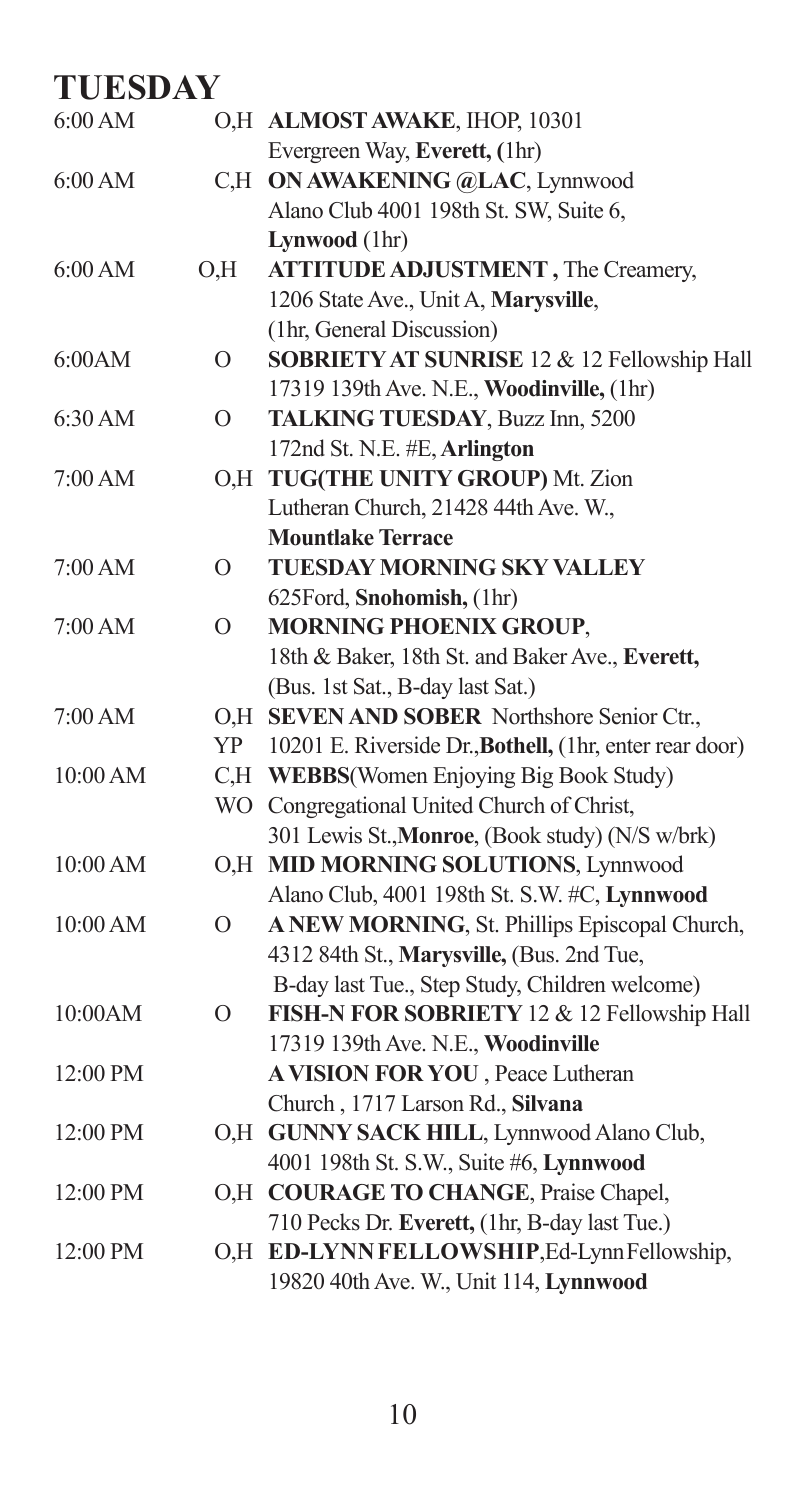| 12:00 PM  | $\overline{O}$ | NOONER, 432 2nd St., Langley, (Smoking)             |
|-----------|----------------|-----------------------------------------------------|
| 12:00 PM  | $\overline{O}$ | SKY VALLEY TUESDAY NOON 625 Ford,                   |
|           |                | <b>Snohomish</b>                                    |
| 12:00 PM  | $\Omega$       | EVERETT GROUP, 1906 Grand, Everett, (1hr)           |
|           |                | (B-Day last Sat. 12:15, Bus. after)                 |
| 12:30 PM  |                | O,H SENIORS FOR LIFE, Everett Senior                |
|           |                | Center, Lombard & Pacific, lower level, Everett,    |
|           |                | (1hr, Check w/front desk for location)              |
| 3:00 PM   |                | O,H 3 O'CLOCKERS, Zion Church,                      |
|           |                | 4634 Alger Ave. Everett, (Bus. 1st Tue.) (1hr)      |
| 3:00 PM   | $\overline{O}$ | <b>AFTERNOON DELIGHT, Lynnwood Alano</b>            |
|           |                | Club, 4001 198th St. S.W., Suite #6, Lynnwood (1hr) |
| 5:00 PM   |                | O.H ED-LYNNFELLOWSHIP, Ed-LynnFellowship,           |
|           |                | 19820 40th Ave. W., Unit 114, Lynnwood              |
| 5:15 PM   | O              | <b>ATTITUDE ADJUSTMENT</b> , 18th & Baker           |
|           |                | Everett, (1hr)                                      |
| 5:15 PM   |                | O,H ONE FOR THE ROAD, Our Saviors Lutheran          |
|           |                | Church, 215 Mukilteo Blvd., (basement) Everett,     |
|           |                | (1hr, Bus 1st Tue after mtg., B-day last Tue.)      |
| 5:15 PM   |                | O,H HAPPY HOUR, Bryant Community Church,            |
|           |                | 26830 Hwy. 9, Arlington, (Grapevine Study, B-day    |
|           |                | last Tue.)                                          |
| 5:30 PM   | C              | <b>WOMEN'S LITERATURE STUDY</b>                     |
|           | WO.            | 1906 Grand, Everett, (1hr., Open last               |
|           |                | Tue. B-Day night)                                   |
| 5:30 PM   | $\overline{O}$ | <b>SKYVALLEY HAPPY HOUR, 625</b>                    |
|           |                | Ford St., Snohomish, (1hr)                          |
| 5:30 PM   | O,H            | HAPPY HOUR, Lynnwood Alano Club,                    |
|           |                | 4001 198th St. S.W., Suite #6, Lynnwood (1hr)       |
| 5:30PM    | $\Omega$       | <b>SEEINGTHROUGHTHE HAZE 12 &amp; 12 Fel-</b>       |
|           |                | lowship Hall 17319 139th Ave. N.E.,                 |
|           |                | Woodinville, (1hr)                                  |
| $6:00$ PM | $\Omega$       | <b>DUTCH CUP HAPPY HOUR, Fire Hall</b>              |
|           |                | 5th & Lewis (Upstairs), Gold Bar, (1hr)             |
| 6:00 PM   | C.H            | LANGUAGE OF THE HEART, Pointe Of Grace              |
|           |                | Church, 5425 Harbour Pointe Blvd., Mukilteo,        |
|           |                | (1hr)(Study)                                        |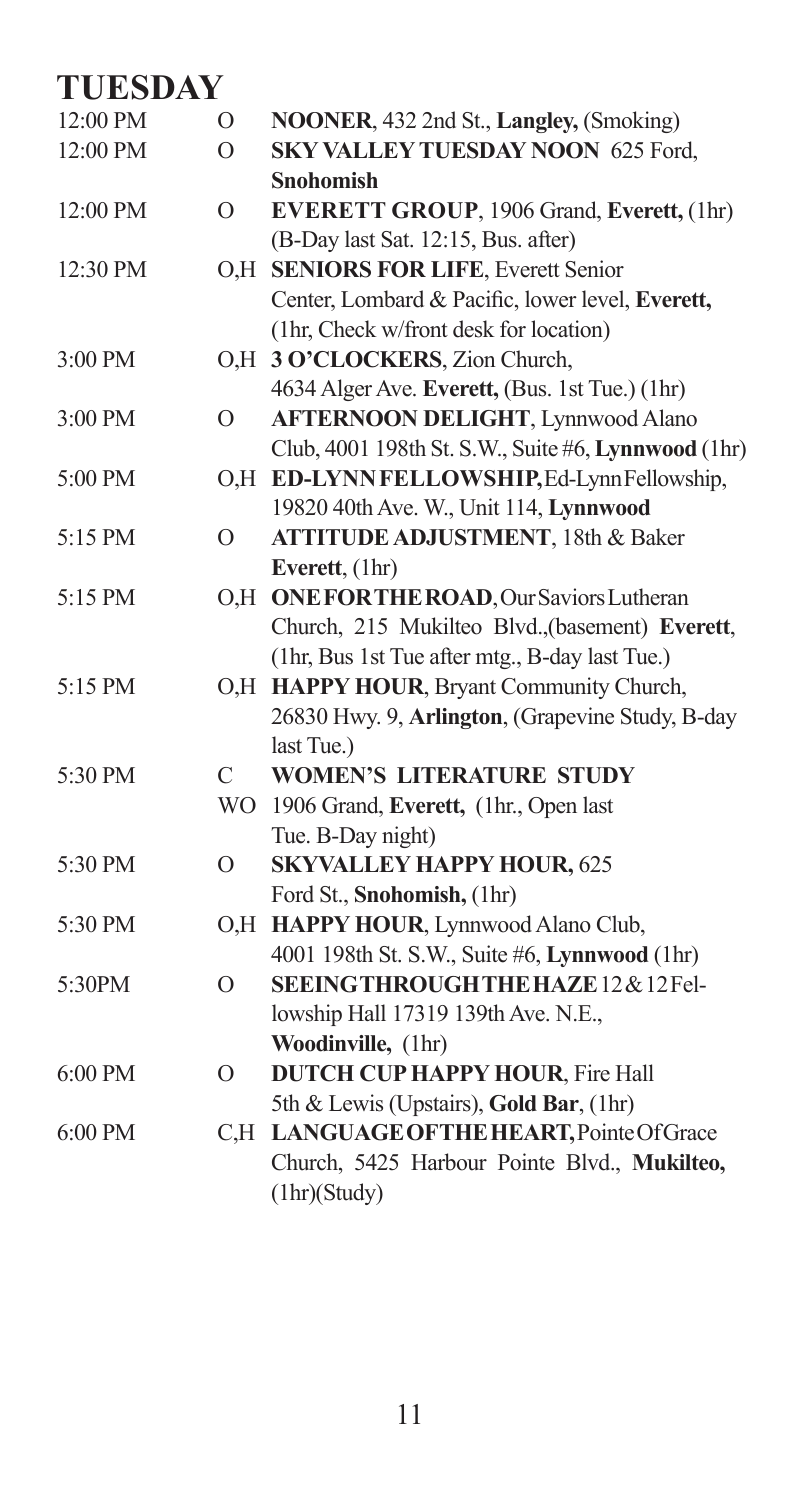| 6:00 PM | $\overline{O}$   | <b>TUESDAYNIGHTWOMENSBOOKSTUDY</b>                |
|---------|------------------|---------------------------------------------------|
|         |                  | WO Reset Church, 1410 8th St., Marysville,        |
|         |                  | (Book Study, w/brk.)                              |
| 6:00PM  |                  | O,H GRUPOFORTALEZA, 2957E. College Way, Mt.       |
|         |                  | Vernon, (1hr, Eco Latino)                         |
| 6:30 PM | $\overline{O}$   | <b>KEYSTONE MEETING Sisco Height</b>              |
|         |                  | Community Club, 13527 99th Ave. N.E.              |
|         |                  | Arlington, (1hr)                                  |
| 6:30 PM |                  | O,H COMMON GROUND BOOK STUDY,                     |
|         |                  | Church of the Nazarene, 322 W. Main, Monroe,      |
|         |                  | (1hr)(Bus.Mtg. Tue. after Dist.3 Bus.Mtg.)        |
| 6:30 PM |                  | WO A NEW EXPERIENCE, 18401 76th Ave. W., #103     |
|         | Н                | Edmonds, (1hr, Book Study)                        |
| 7:00 PM |                  | O,H EMPIRE GROUP, Barnabas Project Church,        |
|         |                  | 17725 44th W., Lynnwood                           |
| 7:00 PM |                  | O,H SOS GROUP (Sober on the Sound),               |
|         |                  | Mukilteo Presbyterian Church, 4514 84th           |
|         |                  | St. S.W., Mukilteo (Nelsons Hill)                 |
| 7:00 PM | O                | <b>CAMANO GROUP, Island County Community</b>      |
|         |                  | Center, 141 N.E. Camano Dr., Camano               |
| 7:00 PM |                  | LINAVISION PAYATI, 206W. Casino Rd.               |
|         |                  | Rm. #2, Everett                                   |
| 7:00 PM | O <sub>1</sub> H | ECO LATINO, 4824 Evergreen Way, Everett           |
| 7:00 PM | O                | FE Y ESPERANZA, 115 3/4 W. MainSt., Suite         |
|         |                  | 211B, Monroe, (Hope & Faith Group)(Eco Latino)    |
| 7:00 PM | $\overline{O}$   | <b>UNA VISION PARA TI, 607 S. E. Everett Mall</b> |
|         |                  | Wy., Suite N, Everett (Eco Latino)                |
| 7:00 PM | C                | <b>SKY VALLEY STAG</b>                            |
|         |                  | MO 625 Ford, Snohomish                            |
| 7:00 PM | C                | <b>SKY VALLEY WOMEN'S CANDLE-</b>                 |
|         |                  | WO LIGHT, 625 Ford, Snohomish                     |
| 7:00 PM |                  | O.H SILVER LAKE 12&12 STUDYGROUP                  |
|         |                  | Advent Lutheran Church (Bldg. C-1), 4306          |
|         |                  | 132nd St. S.E., Mill Creek                        |
| 7:00 PM | $\Omega$         | TUESDAY 12X12, GenCare Granite Falls,             |
|         |                  | 203 N. Alder Ave., Granite Falls                  |
| 7:00 PM |                  | DESIDIDOS A CAMBIAR, 1115 2nd St.,                |
|         |                  | <b>Suite B, Mount Vernon</b>                      |
| 7:00 PM |                  | MILAGRO DEL SIGLO XX, 415 N. 117th                |
|         |                  | St., Seattle                                      |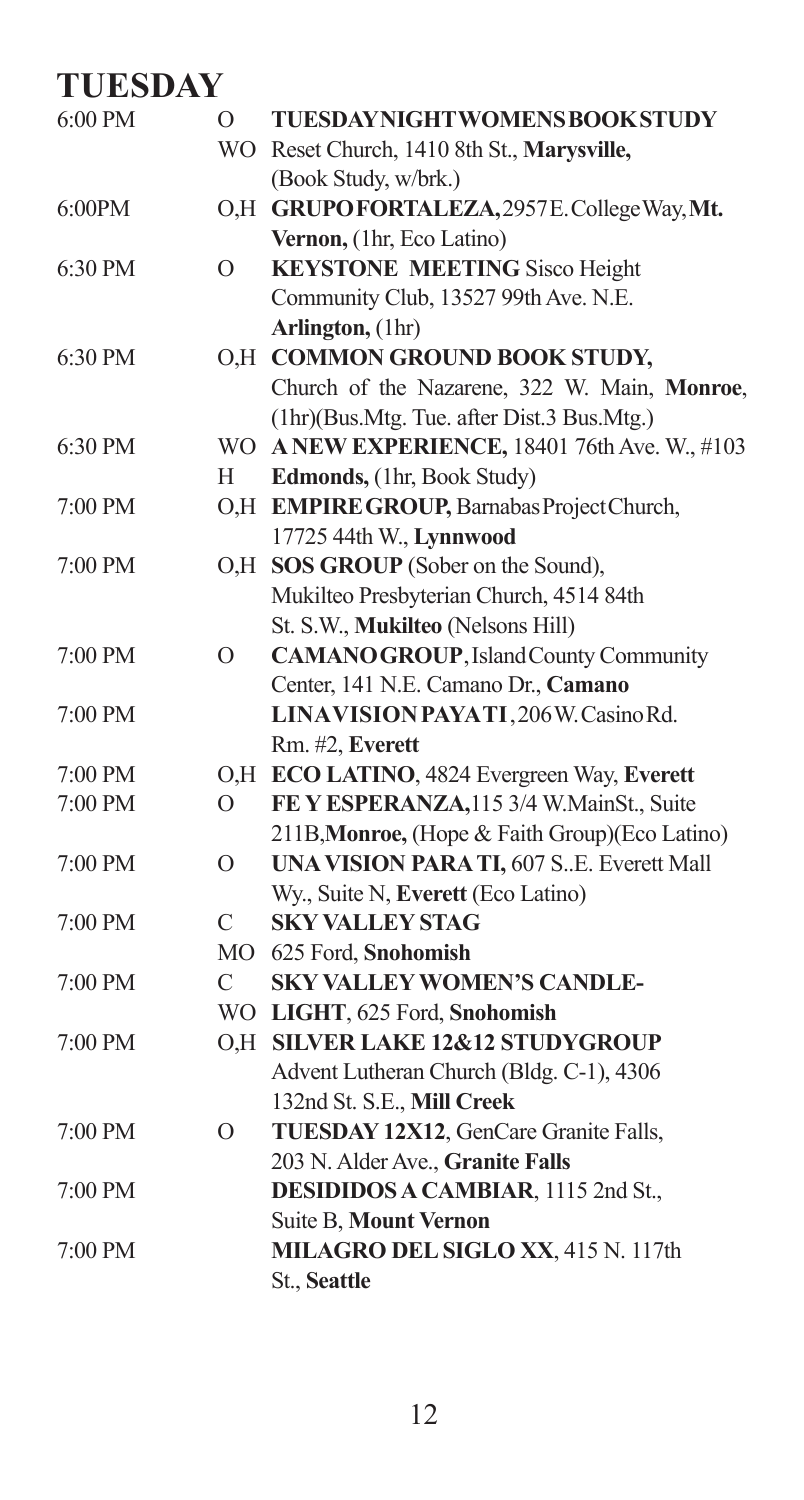#### **TUESDAY** DESIDIDOS A CAMBIAR, 1115 2nd St., Suite B, **Mount Vernon** 7:00 PM O **ACTION IS THE KEY**, Mill Creek Community Church, 16415 North Rd., **Mill Creek** 7:00 PM O **WICKED SOBAH**, Northview Community Church,18303 Bothell Everett Hwy., Suite 150 **Mill Creek** 7:00 PM O,H **MONROE TUESDAY NITERS**, Ever green State Fairgrounds, **Monroe,** (Longhouse S.W. corner of grounds) 7:00 PM C,H WOMAN TO WOMAN, Word of Life Church WO Fellowship Hall, 9028 51st N.E., **Marysville,** (Lit. Study) (Last Tue. open B-day meeting) 7:00 PM O **BROTHERS IN RECOVERY**, (1hr) Good Shepard MO Baptist Church, 6915 196th St. S.W., **Lynnwood** 7:15 PM O,H **LIFE LINE**, Foursquare Church, 14520 100th Ave. N.E., **Bothell** 7:30 PM O,H **TWISTED SISTERS,** Shepard Of The WO Valley Lutheran Church **,** 368th Dr.**, Startup,** (Wheelchair Access) 7:30 PM O **FIRST STEP GROUP**, 18th & Baker, **Everett** 7:30 PM O,H **ONE DAY AT A TIME**, St. Thomas Moore Church, 6511 176th St. S.W. (at 64th Ave.W.), **Lynnwood,** (Park in back) 7:30 PM C **TERRACE SPIRITUAL STUDY**, First Baptist Church, 22800 56th Ave.W., **Mountlake Terrace** 7:30 PM C,H **ARLINGTON TUESDAY NIGHT**, Immaculate AT,AL Conception Church., 1200 E. 5th, **Arlington** 7:30 PM O,H **GRUPO CAMINO SEQURO**, Lynnwood Alano Club, 4001 198th St. S.W., Suite G, **Lynnwood** (Eco Latino) 7:30 PM O **TUESDAY AT EVERGREEN GROUP**, 1906 Grand **, Everett**, (1st 164 pages, Big Book Study) (N/S w/brk.) 8:00 PM C **12 X 12 STUDY**, 432 2nd St., **Langley** 8:00 PM O,H **ED-LYNN FELLOWSHIP**, Ed-Lynn Fellowship, 19820 40th Ave. W., Unit 114, **Lynnwood** 8:00 PM C,H **SMOKEY POINT MEN'S GROUP**, Faith LutheranChurch,1424 172nd N.E., **Lakewood**, (Experience, Strength, Hope & Step Study (Birthday mtg.4th Tues-Open mtg.)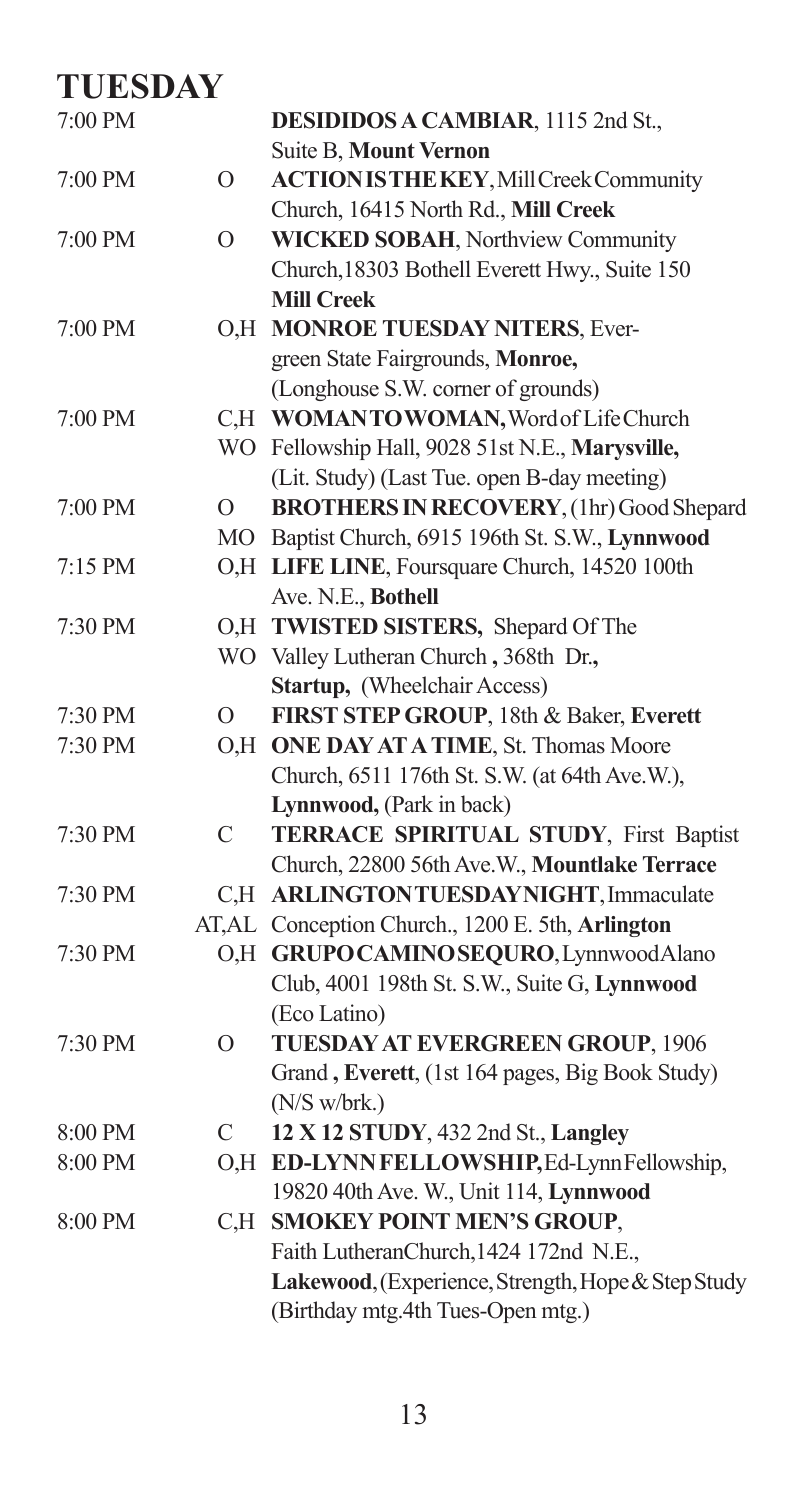| 8:00 PM   |          | O,H GRUPO SOLO POR HOY, 403 Maple Ave.,                 |
|-----------|----------|---------------------------------------------------------|
|           |          | Suite C, Snohomish (Eco Latino)                         |
| 8:30 PM   | C        | <b>WARM BEACH GROUP, Free Methodist</b>                 |
|           |          | Church, 20815 Marine Dr., Stanwood                      |
| 9:00PM    | $\Omega$ | HONEST DESIRES GROUP 12 & 12 Fellowship                 |
|           |          | Hall 17319 139th Ave. N.E., Woodinville                 |
| 10:00 PM  |          | O,H ED-LYNNFELLOWSHIP, Ed-LynnFellowship,               |
|           |          | 19820 40th Ave. W., Unit 114, Lynnwood                  |
| WEDNESDAY |          |                                                         |
| 6:00 AM   |          | O,H ALMOSTAWAKE, IHOP, 10301 Evergreen Way,             |
|           |          | So. Everett, (1hr)                                      |
| 6:00 AM   | C.H      | ON AWAKENING @LAC, Lynnwood                             |
|           |          | Alano Club 4001 198th St. SW, Suite 6,                  |
|           |          | Lynwood (1hr)                                           |
| 6:00 AM   | O.H      | <b>ATTITUDE ADJUSTMENT</b> , The Creamery,              |
|           |          | 1206 State Ave., Unit A, Marysville,                    |
|           |          | (1hr, General Discussion)                               |
| 6:00AM    | $\Omega$ | A GOOD DAY'S START 12 & 12 Fellowship Hall              |
|           |          | 17319 139th Ave. N.E., Woodinville, (1hr)               |
| 6:30 AM   |          | O,H AS BILL SEES IT, Buzz Inn Arlington                 |
|           |          | 5200 172nd St. N.E. (#D, Old Aces Casino),              |
|           |          | Arlington, (Book Study)                                 |
| 7:00 AM   | $\Omega$ | MORNING PHOENIX GROUP,                                  |
|           |          | 18th & Baker, 18th St. and Baker Ave., Everett,         |
|           |          | (Bus. 1st Sat., B-day last Sat.)                        |
| 7:00 AM   |          | O,H TUG(THE UNITY GROUP) Mt. Zion                       |
|           |          | Lutheran Church, 21428 44th Ave. W.,                    |
|           |          | <b>Mountlake Terrace</b>                                |
| 7:00 AM   |          | O,H AMAA, Fire Station #15,18800 44th Ave W.            |
|           |          | Lynnwood, (1hr, Step Mtg.)                              |
| 7:00 AM   |          | O,H SKY VALLEY, 625 Ford, Snohomish (1hr)               |
| 7:00 AM   | O        | NEW BEGINNING, 1906 Grand, Everett, (1hr)               |
| 7:00 AM   |          | O,H A GIFT THAT GROWS WITH TIME, Ken-                   |
|           |          | more Senior Ctr., 6910 N.E. 170th St. Kenmore (1hr)     |
| 7:00 AM   |          | O,H SEVEN AND SOBER Northshore Senior Ctr.,             |
|           | YP       | 10201 E. Riverside Dr., Bothell, (1hr, enter rear door) |
| 9:00 AM   |          | O,H REFLECTIONS, Edmonds United Methodist               |
|           |          | Church, 828 Casper, (Room 302) Edmonds                  |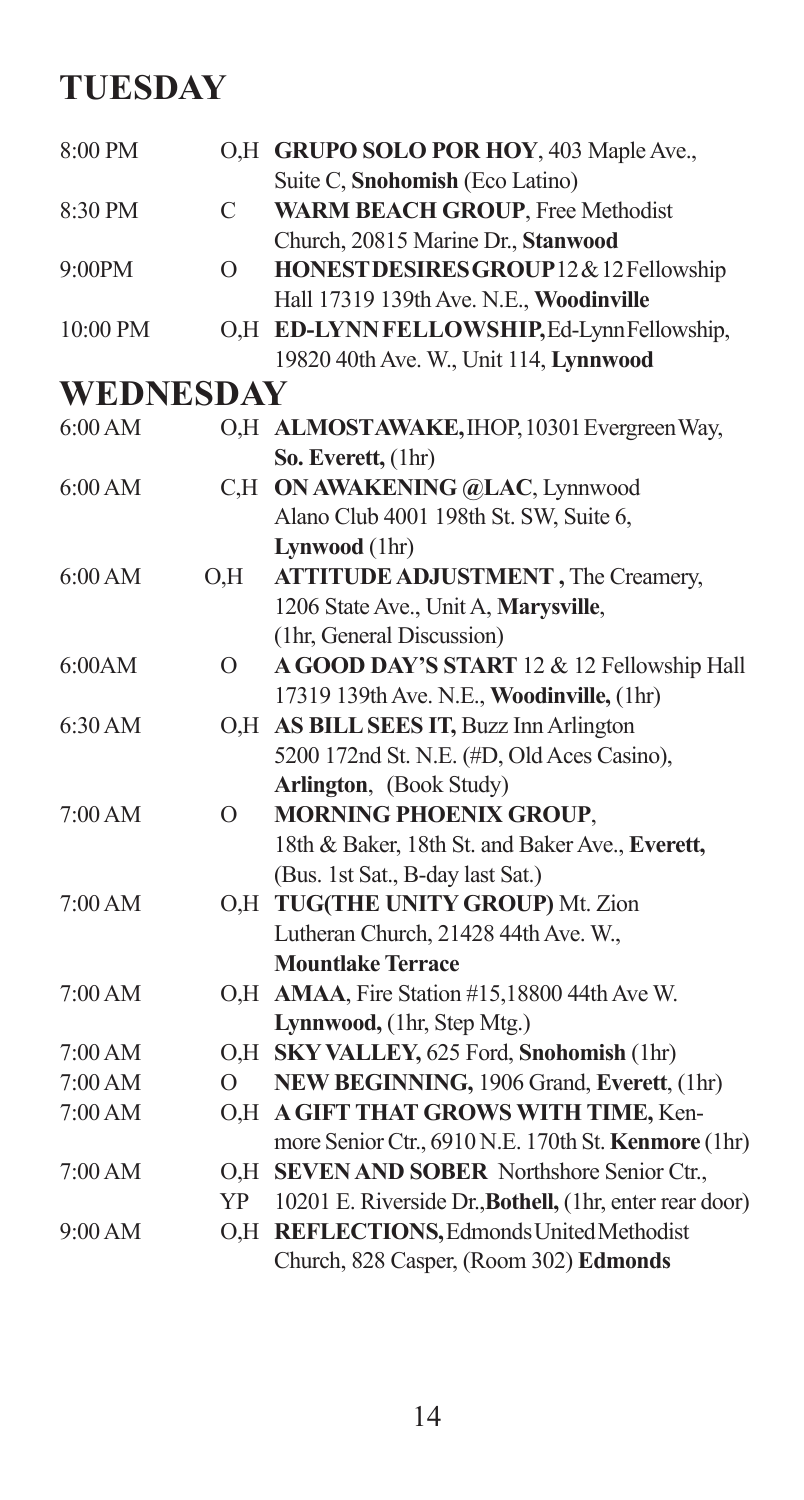## **WEDNESDAY**

| 10:00 AM  |          | O.H CELEBRATE LIFE GROUP                           |
|-----------|----------|----------------------------------------------------|
|           |          | WO Edmonds United Methodist Church, 828 Caspers    |
|           |          | St.,(Rm 113), Edmonds                              |
| 10:00 AM  |          | O,H EASY DOES IT, Church of the Nazarene,          |
|           |          | 322 W. Main, Monroe                                |
| 10:00AM   | O        | S.I.P./SOBRIETYINPROGRESS12&12Fellowship           |
|           |          | Hall 17319 139th Ave. N.E., Woodinville            |
| 12:00 PM  | O        | SKY VALLEY WEDNESDAY NOON,                         |
|           |          | 625 Ford, Snohomish                                |
| 12:00 PM  |          | O,H MARYSVILLE HIGHNOONER,                         |
|           |          | Golden Corral, 1065 State Avenue, Marysville       |
| 12:00 PM  |          | O,H ED-LYNNFELLOWSHIP, Ed-LynnFellowship,          |
|           |          | 19820 40th Ave. W., Unit 114, Lynnwood             |
| 12:00 PM  | $\Omega$ | NOONER, 432 2nd St., Langley, (N/S                 |
|           |          | w/brk                                              |
| 12:00 PM  | O        | EVERETT GROUP, 1906 Grand,                         |
|           |          | Everett, (1hr) (B-Day last Sat. 12:15, Bus. after) |
| 12:00 PM  |          | O,H GUNNY SACK HILL, Lynnwood Alano                |
|           |          | Club, 4001 198th St. S.W., Suite #6, Lynnwood      |
| 12:00 PM  |          | C,H MDWAY LUNCH GROUP, The Original Pancake        |
|           |          | House, 1904 201st Pl. S.E., Bothell                |
| 12:00 PM  |          | O, H INTO ACTION, New View Church,                 |
|           |          | 8028 272nd St. N.W., Stanwood                      |
| 12:00PM   | $\Omega$ | HUMP DAY NOONER 12 & 12 Fellowship                 |
|           |          | Hall 17319 139th Ave. N.E., Woodinville, (1hr)     |
| $3:00$ PM |          | O,H 3 O'CLOCKERS, Zion Church,                     |
|           |          | 4634 Alger Ave., Everett, (1hr)                    |
| 4:30 PM   | $\Omega$ | NO OPINION, 18th & Baker, Everett,                 |
|           |          | (1hr, Traditions Study)                            |
| 5:00 PM   |          | O,H ED-LYNNFELLOWSHIP, Ed-LynnFellowship,          |
|           |          | 19820 40th Ave. W., Unit 114, Lynnwood             |
| 5:15 PM   | O        | THE WEDNESDAY 5:15, 1906 Grand,                    |
|           |          | Everett, (1hr)                                     |
| 5:30 PM   |          | O,H HAPPY HOUR, Lynnwood Alano Club,               |
|           |          | 4001 198th St. S.W., Suite #6, Lynnwood (1hr)      |
| 5:30 PM   | O        | <b>SKY VALLEY HAPPY HOUR</b>                       |
|           |          | 625 Ford, Snohomish, (1hr)                         |
| 5:30 PM   | C        | <b>ARLINGTON TWELVE &amp; TWELVE</b>               |
|           |          | STUDY, 2nd floor American Legion Hall              |
|           |          | Olympic Ave., Arlington, (NS w/brk.)               |
| 5:30 PM   | O.H      | <b>ABC GROUP, St. Aidians Episcopal</b>            |
|           |          | 1318 E. SR 532, Camano Island, (1hr)               |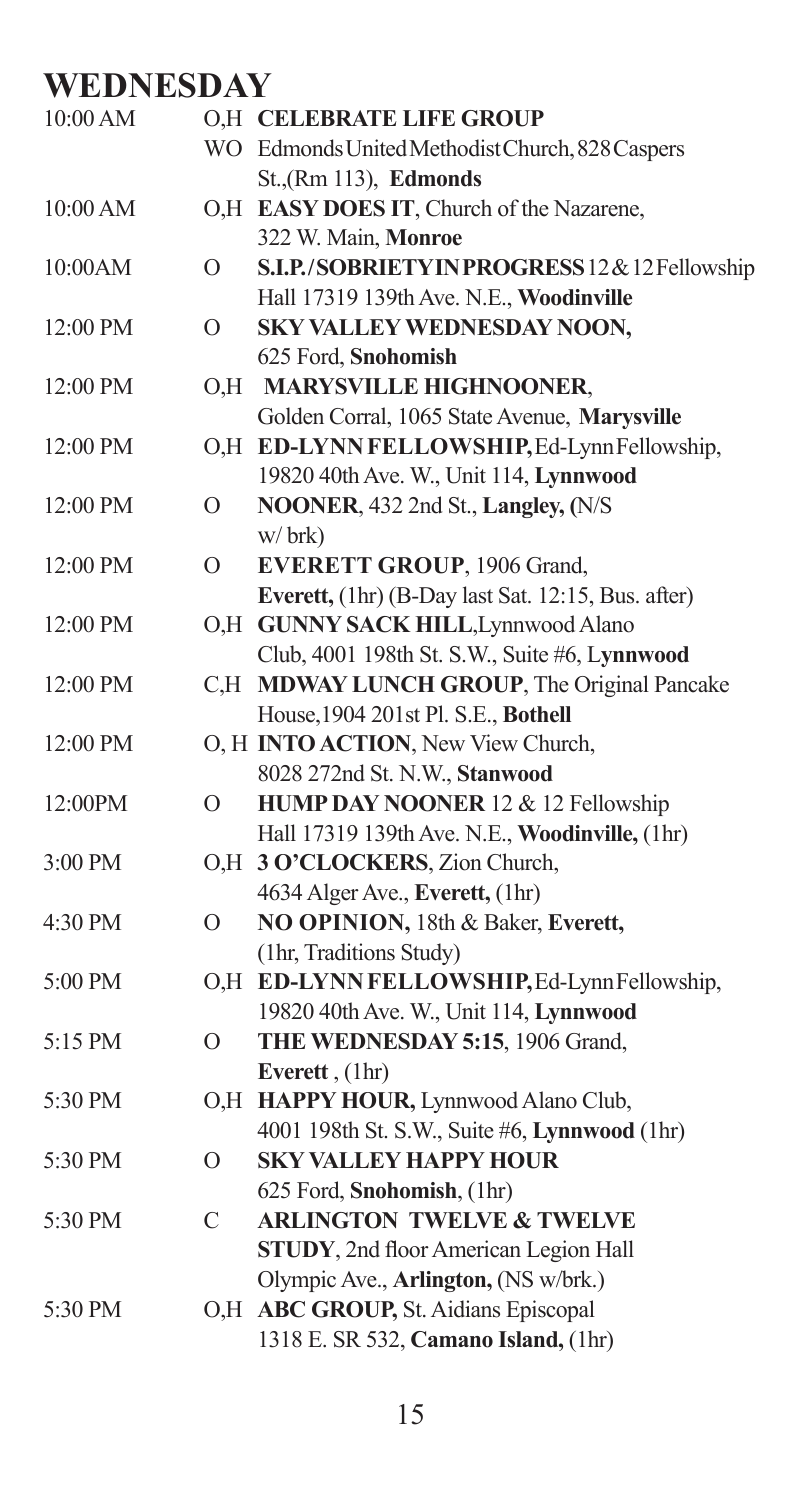# **WEDNESDAY**

| 5:30PM  | $\Omega$       | RECOVERINGBUSHWACKERS12&12Fel-<br>lowship Hall 17319 139th Ave. N.E., Woodinville,<br>(lhr) |
|---------|----------------|---------------------------------------------------------------------------------------------|
| 6:00PM  |                | O,H GRUPOFORTALEZA, 2957E. College Way, Mt.                                                 |
|         |                | Vernon, (1hr, Eco Latino)                                                                   |
| 6:30 PM | $\circ$        | <b>NORTH CREEK STUDY, Light of the Cross</b>                                                |
|         |                | Lutheran Church, 2717 180th St. S.E., Bothell                                               |
| 7:00 PM |                | O,H PIONEER BIG BOOK STUDY, Lynnwood Alano                                                  |
|         |                | Club, 4001 198th St. S.W., Suite #6, Lynnwood                                               |
| 7:00 PM |                | O,H I READ IT IN THE GRAPEVINE, Patty's Egg                                                 |
|         |                | Nest at Chuckwagon Inn, Evergreen & Madison                                                 |
|         |                | Everett, (N/S w/brk)                                                                        |
| 7:00 PM |                | O,H SAFE HARBOR, St.Timothy's Lutheran                                                      |
|         |                | Church, 5124 164th St. S.W., Edmonds                                                        |
| 7:00 PM | $\Omega$       | <b>NEW LIFE GROUP, 1906 Grand</b>                                                           |
|         |                | <b>Everett</b>                                                                              |
| 7:00 PM |                | C, MO KINGSMEN GROUP, American Legion                                                       |
|         |                | 2691 88th Ave. N.W., Stanwood, (N/S w/brk)                                                  |
| 7:00 PM | $\Omega$       | SKY VALLEY WEDNESDAY NIGHT,                                                                 |
|         |                | 625 Ford, Snohomish                                                                         |
| 7:00 PM | C,H            | WAY OF LIFE, Northlake Christian Church,                                                    |
|         |                | 19029 North Rd. (at Filbert Rd.), Bothell                                                   |
| 7:00 PM | $\mathcal{O}$  | FE Y ESPERANZA, 115 3/4 W. Main St.,                                                        |
|         |                | Suite 211B, Monroe, (Hope & Faith Group)                                                    |
|         |                | (Eco Latino)                                                                                |
| 7:00 PM | O.H            | TEE PEE MEETING, Hwy 2 to Mile                                                              |
|         |                | post30; turn left, then first right, Gold Bar                                               |
| 7:00 PM |                | LINAVISION PAYATI, 206W. Casino Rd.                                                         |
|         |                | Rm. #2, Everett                                                                             |
| 7:00 PM |                | O,H ECO LATINO, 4824 Evergreen Way, Everett                                                 |
| 7:00 PM | $\overline{O}$ | UNA VISION PARA TI, 607 SE. Everett Mall                                                    |
|         |                | Wy., Suite N, Everett (Eco Latino)                                                          |
| 7:00PM  |                | WO LADIES NIGHT 12 & 12 Fellowship Hall                                                     |
|         |                | 17319 139th Ave. N.E., Woodinville                                                          |
| 7:00PM  | O.H            | HIGHER POWERED AT GOLD CREEK                                                                |
|         |                | Gold Creek Community Church, 4326 148th St.                                                 |
|         |                | S.E., Mill Creek (In Nursery)                                                               |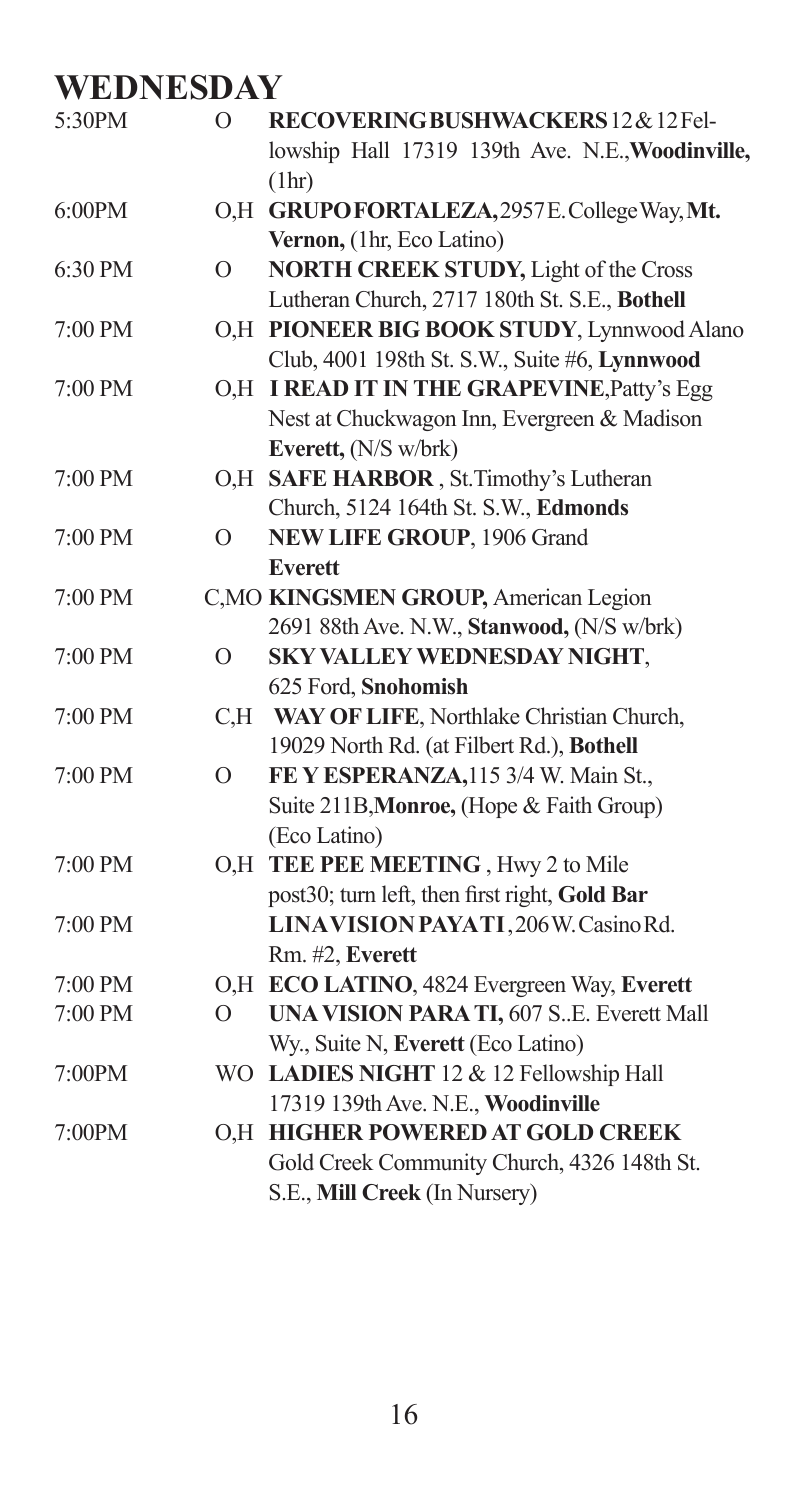# **WEDNESDAY**

| 7:00 PM   |                | O,H NO DELUSIONS GROUP, 17880 147th            |
|-----------|----------------|------------------------------------------------|
|           |                | Ave. S.E., Monroe, (Book Study)                |
| 7:00 PM   | O.H            | <b>SILVER LAKE DAILY REFLECTIONS</b>           |
|           |                | WO WOMENS MEETING, Advent Lutheran             |
|           |                | Church (Building A), 4306 132nd St., S.E.      |
|           |                | Mill Creek, (1hr, Book Study)                  |
| 7:00 PM   | O.H            | OUR PRIMARY PURPOSE GROUP NTH,                 |
|           |                | Unity Church, 16727 Alderwood Pkwy., Lynnwood  |
|           |                | (Bus. Mtg. 2nd Wed., Wheelchair Access)        |
| 7:30 PM   | C.H            | <b>MOUNTLAKE TERRACE, Mt. Zion</b>             |
|           |                | Church, 21428 44th Ave. W.                     |
| 7:30 PM   |                | O.H GREATER THAN OURSELVES, Grand View         |
|           |                | Center, 718 Linden St., Everett, (1hr)         |
| 7:30 PM   |                | O,H BOTHELLGROUP, Emmanuel Presbyterian        |
|           |                | Church, 19540 104th Ave. N.E., Bothell         |
| 7:30 PM   | O.H            | GRUPO CAMINO SEQURO, Lynnwood Alano            |
|           |                | Club, 4001 198th St. S.W., Suite G, Lynnwood   |
| 8:00 PM   | $\overline{O}$ | BIG BOOK STUDY GROUP, 18th &                   |
|           |                | Baker, Everett, (B-day 3rd Wed.; qtly spkr.,   |
|           |                | March, June, Sept., Dec. - 3rd Wed.)           |
| 8:00 PM   | $\overline{O}$ | <b>WHACKO WEDNESDAY SMOKLESS</b>               |
|           |                | 432 2nd St., Langley                           |
| $8:00$ PM | C.H            | MARYSVILLE GROUP, St. Phillips Episcopal       |
|           | N/S            | Church, 4312 84th St., Marysville              |
|           |                | (S/A-Spkr - Open Last Wed.)                    |
| 8:00 PM   | $\overline{O}$ | <b>QUITTERS, First Baptist Church, 22800</b>   |
|           |                | 56th Ave. W., Mountlake Terrace                |
| 8:00 PM   |                | O,H ED-LYNN FELLOWSHIP, Ed-Lynn Fel-           |
|           |                | lowship, 19802 40th Ave. W., Unit 14, Lynnwood |
| 8:00 PM   |                | O,H GRUPO SOLO POR HOY, 403 Maple Ave.,        |
|           |                | Suite C, Snohomish (Eco Latino)                |
| 9:00PM    | $\overline{O}$ | CHOICES 12 & 12 Fellowship Hall                |
|           |                | 17319 139th Ave. N.E., Woodinville             |
| 10:00 PM  |                | O,H ED-LYNN FELLOWSHIP, Ed-Lynn Fel-           |
|           |                | lowship, 19802 40th Ave. W., Unit 14, Lynnwood |
| 12:00AM   | $\overline{O}$ | LAST CALL 12 & 12 Fellowship Hall              |
|           |                | 17319 139th Ave. N.E., Woodinville             |

| 6:00 AM |          | O.H ALMOSTAWAKE Int. House of Pancakes, 10301     |
|---------|----------|---------------------------------------------------|
|         |          | Evergreen Way, Everett, (Big Book Study) (1hr)    |
| 6:00AM  | $\Omega$ | <b>O.D.A.A.T. LIVES</b> 12 & 12 Fellowship Hall   |
|         |          | 17319 139th Ave. N.E., <b>Woodinville</b> , (1hr) |
|         |          |                                                   |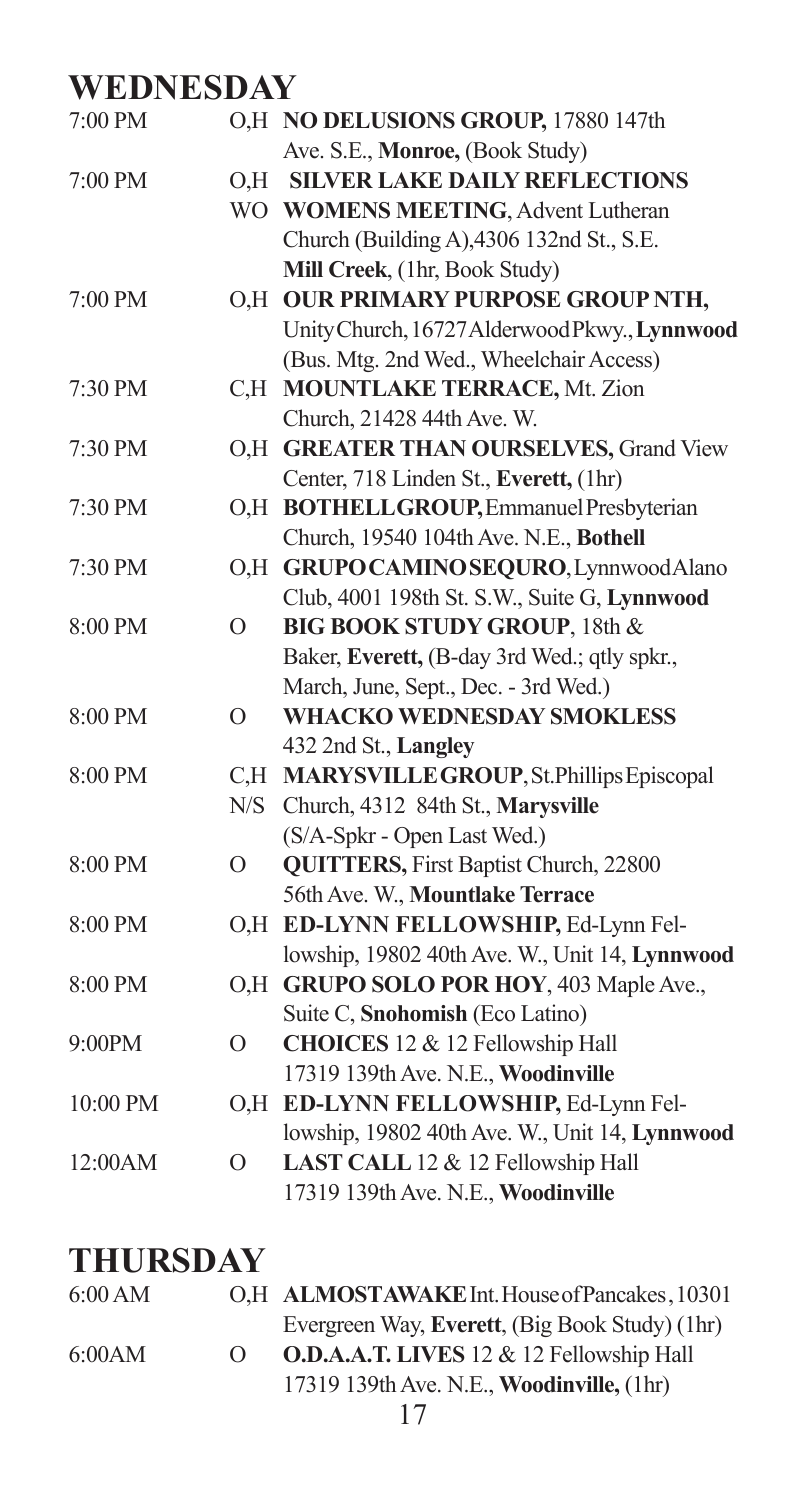| 6:00 AM  |                | C,H ON AWAKENING @LAC, Lynnwood                         |
|----------|----------------|---------------------------------------------------------|
|          |                | Alano Club 4001 198th St. SW, Suite 6,                  |
|          |                | Lynwood (1hr)                                           |
| 6:00 AM  | O.H            | <b>ATTITUDE ADJUSTMENT</b> , The Creamery,              |
|          |                | 1206 State Ave., Unit A, Marysville,                    |
|          |                | (1hr, General Discussion)                               |
| 6:30 AM  | $\overline{O}$ | BIG BOOK BUNCH (BBB), Buzz Inn, 5200                    |
|          |                | 172nd St. N.E. #E, Arlington                            |
| 7:00 AM  | $\Omega$       | SKY VALLEY, 625 Ford, Snohomish, (1hr)                  |
| 7:00 AM  | O, H           | TUG(THE UNITY GROUP), Mt. Zion                          |
|          |                | Lutheran Church, 21428 44th Ave. W.,                    |
|          |                | <b>Mountlake Terrace</b>                                |
| 7:00 AM  | О              | SKY VALLEY THURSDAY MORNING,                            |
|          |                | 625 Ford St., Snohomish                                 |
| 7:00 AM  | О              | <b>MORNING PHOENIX GROUP,</b>                           |
|          |                | 18th & Baker, 18th St. and Baker Ave., Everett,         |
|          |                | (Bus. 1st Sat., B-day last Sat.)                        |
| 7:00 AM  | O.H            | SEVEN AND SOBER Northshore Senior Ctr.,                 |
|          | <b>YP</b>      | 10201 E. Riverside Dr., Bothell, (1hr, enter rear door) |
| 9:00 AM  |                | O,H HONESTY United Methodist Church, 28 Casper          |
|          |                | (Room 113), Edmonds                                     |
| 10:00 AM | $\mathcal{C}$  | MARYSVILLETHURSDAYA,M.St. Phillips                      |
|          |                | Episcopal Church, 4312 84th St.Marysville,              |
|          |                | (Daycare, Wheelchr. access, Open B-day mtg. last Thu)   |
| 10:00 AM |                | O,H THE NAMELESS GROUP, Pointe Of Grace                 |
|          |                | Church, 5425 Harbour Pointe Blvd., Mukilteo, (1hr)      |
| 10:00 AM |                | O,H MID MORNING SOLUTIONS, Lynnwood                     |
|          |                | Alano Club, 4001 198th St. S.W. #C, Lynnwood            |
| 10:00AM  | $\circ$        | LIVING SOBER FOR TODAY 12 & 12 Fellow-                  |
|          |                | ship Hall 17319 139th Ave. N.E., Woodinville            |
| 11:00 AM |                | O,H FRIENDS OF BILL, (Boeing Employees Only, NO         |
|          |                | PUBLIC ACCESS) 40-83.1 Conf. Rm. 14-C8                  |
| 12:00 PM |                | O,H COURAGE TO CHANGE, Praise Chapel,                   |
|          |                | 710 Pecks Dr. Everett, (1hr, B-day last Tue.)           |
| 12:00 PM |                | O,H ED-LYNNFELLOWSHIP, Ed-LynnFellowship,               |
|          |                | 19820 40th Ave. W., Unit 114, Lynnwood                  |
| 12:00 PM |                | O,H ARLINGTON NOON, United Methodist                    |
|          |                | Church, 4th & McLeod, Arlington, (1hr)                  |
| 12:00 PM | О              | NOONER, 432 2nd St., Langley                            |
| 12:00 PM | $\circ$        | SKY VALLEY THURSDAY NOON,                               |
|          |                | 625 Ford St., Snohomish                                 |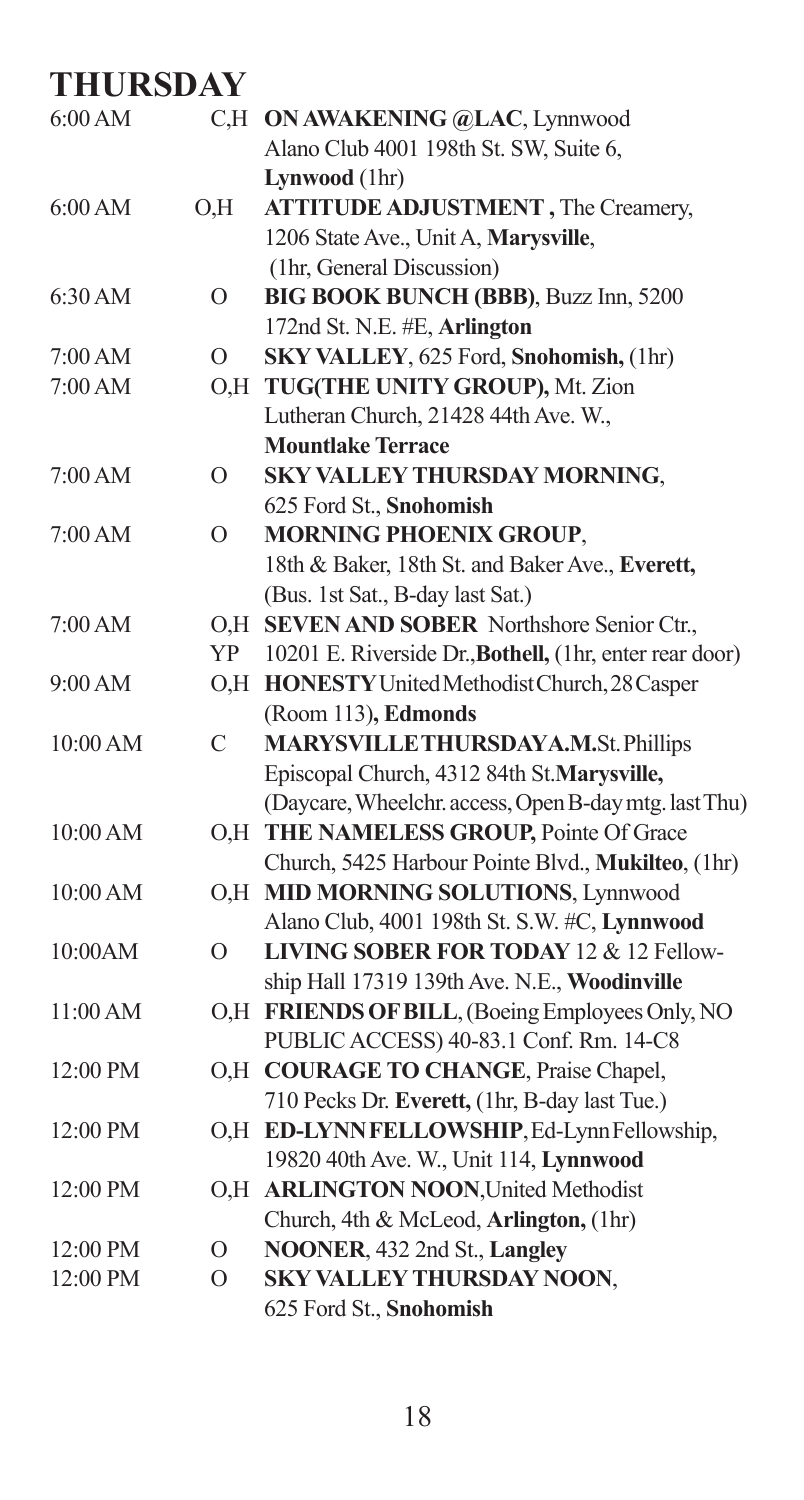| 12:00 PM | O           | EVERETT GROUP, 1906 Grand,                                                                      |
|----------|-------------|-------------------------------------------------------------------------------------------------|
|          |             | Everett, (1hr) (B-Day last Sat. 12:15, Bus. after)                                              |
| 12:00 PM |             | O,H THURSDAY NOON GROUP St. Aidans Episco-                                                      |
|          |             | pal Church, 1318 SR 532, Camano Island<br>O,H GUNNY SACK HILL, Lynnwood Alano                   |
| 12:00 PM |             |                                                                                                 |
|          |             | Club, 4001 198th St. S.W., Suite #6, Lynnwood                                                   |
| 12:00 PM | O           | WOMEN'S 12&12 STUDY GROUP, Word of Life                                                         |
|          |             | WO Church, 9028 51st Ave. N.E., Marysville, (1hr)                                               |
| 3:00 PM  |             | O,H 3 O'CLOCKERS, Zion Church,                                                                  |
|          |             | 4634 Alger Ave., Everett, (1hr)                                                                 |
| 3:00 PM  | $\Omega$    | <b>AFTERNOON DELIGHT, Lynnwood Alano</b>                                                        |
|          |             | Club, 4001 198th St. S.W., Suite #6, Lynnwood (1hr)                                             |
| 5:00 PM  |             | O,H ED-LYNN FELLOWSHIP (1st Step Thursday),                                                     |
|          |             | Ed-Lynn Fellowship, 19820 40th Ave. W.,                                                         |
|          |             | Unit 114, Lynnwood                                                                              |
| 5:00 PM  | C           | WOMEN WORKING TOGETHER, 1906                                                                    |
|          |             | WO Grand, Everett, (N/S w/brk)                                                                  |
| 5:15 PM  | O           | HAPPY HOUR, 18th & Baker, Everett                                                               |
| 5:30 PM  | O           | RIDING FREE, Arlington Legion, 113                                                              |
|          |             | Olympic (2nd Floor), Arlington                                                                  |
| 5:30 PM  | $\Omega$    | <b>SKYVALLEY HAPPY HOUR, 625</b>                                                                |
|          |             | Ford, Snohomish, (1hr)                                                                          |
| 5:30 PM  |             | O,H HAPPY HOUR, Lynnwood Alano Club<br>4001 198th St. S.W., Suite #6                            |
|          |             | Lynnwood (1hr)                                                                                  |
|          | O           | 5 ALIVE 12 & 12 Fellowship Hall                                                                 |
| 5:30PM   |             | 17319 139th Ave. N.E., Woodinville, (1hr)                                                       |
| 6:00PM   |             | O,H GRUPO FORTALEZA, 2957 E. College Way, Mt.                                                   |
|          |             | Vernon, (1hr, Eco Latino)                                                                       |
| 6:30 PM  |             | O,H FRIENDS OF DR. BOB, (Boeing Employees Only,                                                 |
|          |             | NO PUBLIC ACCESS), Boeing Complex Bldg.                                                         |
|          |             | 7-334 Room 12 D-1                                                                               |
| 6:30 PM  |             | O,H BRG/RB, Filibeck's Chuckwagon, Evergreen &                                                  |
|          |             |                                                                                                 |
| 6:30 PM  |             | Madison (park @ bank), Everett, (dinner 1 Hr)<br>C,H STEEL MAGNOLIAS                            |
|          |             |                                                                                                 |
| 6:30 PM  |             | WO St. Aidans, 1318 E. SR532, Camano Island<br>O,H UP THE CREEK St. Elizabeth Ann Seton Church, |
|          |             |                                                                                                 |
| 6:30 PM  | $\mathbf C$ | 2316 180th S.E., Bothell                                                                        |
|          |             | <b>MORE TO BE REVEALED Masons Lodge,</b><br>WO 125 S. Lewis Ave., Monroe, (No Handicap Access)  |
|          |             | O.H THE ALDERWOOD GROUP, Mt. Zion Church                                                        |
| 7:00 PM  |             | 21428 44th Ave. W., Mountlake Terrace                                                           |
|          |             |                                                                                                 |
| 7:00 PM  |             | O,H FREEDOM GROUP, Edmonds Presbyterian                                                         |
|          |             | Church, 22600 96th Ave. W., Edmonds                                                             |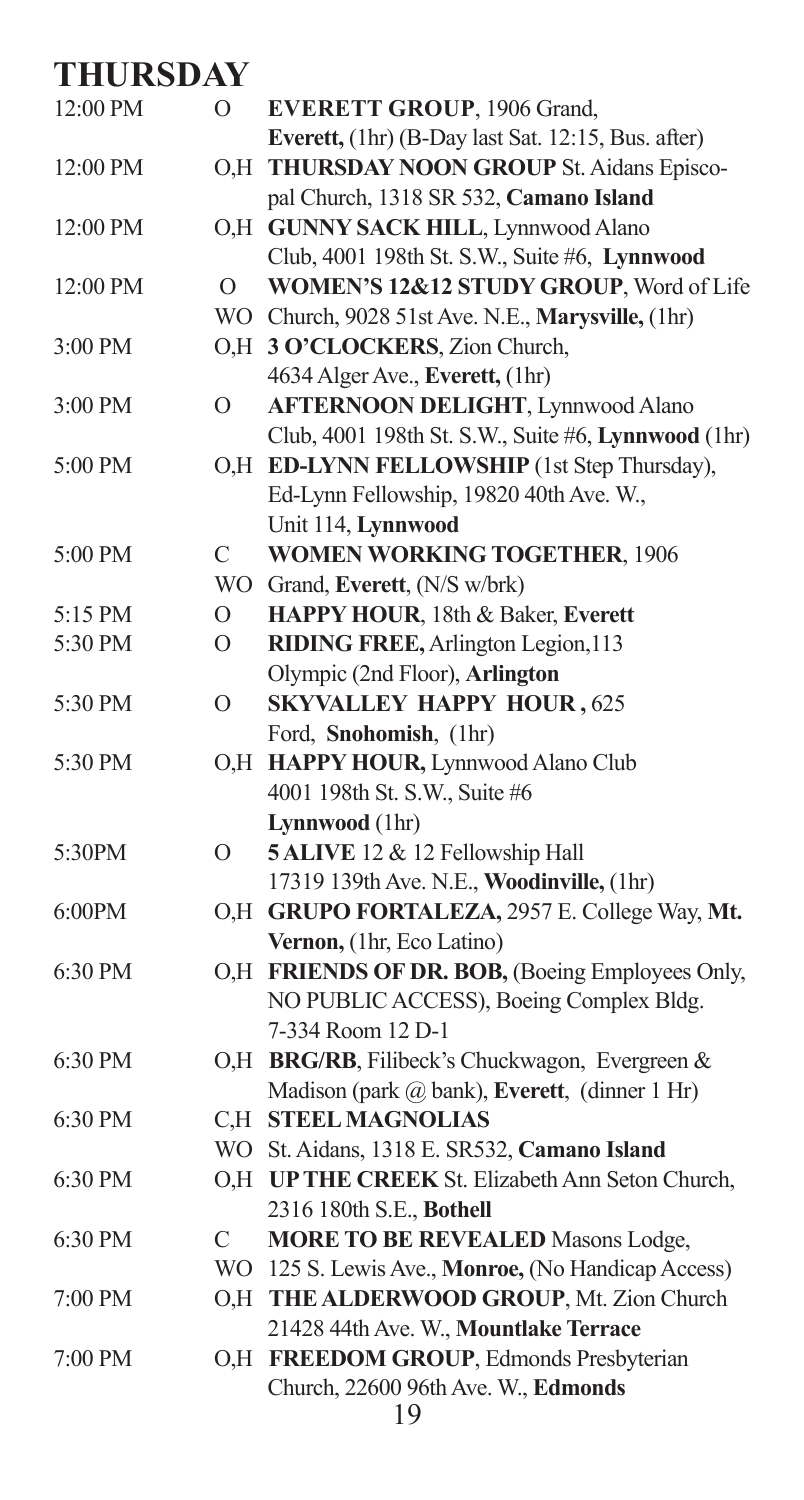| 7:00 PM | $\mathcal{C}$  | UNITY GROUP, Unity Church, Hwy 525, Clinton               |
|---------|----------------|-----------------------------------------------------------|
| 7:00 PM |                | O,H PATIENCE, Presbyterian Church, 4700 228th             |
|         |                | St. S.W., Mountlake Terrace                               |
| 7:00 PM | $\overline{O}$ | <b>SKY VALLEY THURSDAY NIGHT</b>                          |
|         |                | 625 Ford St., Snohomish, (12x12)                          |
| 7:00 PM | $\overline{O}$ | FE Y ESPERANZA, 115 3/4 W. MainSt.,                       |
|         |                | Suite 211B, Monroe, (Hope & Faith                         |
|         |                | Group)(Eco Latino)                                        |
| 7:00 PM |                | <b>O.H THURSDAY LADIES CREW</b>                           |
|         |                | WO Lynnwood Alano Club, 4001 198th St. S.W.,              |
|         |                | Suite #6, Lynnwood, (1hr, B-day last Thu.,                |
|         |                | Park in rear of bldg.)                                    |
| 7:00 PM |                | O,H ECO LATINO, 4824 Evergreen Way, Everett               |
| 7:00 PM | $\Omega$       | A VISION FOR YOU, Bethel Baptist Church,                  |
|         |                | (corner Hoyt & Everett Ave, basement of Church), Everett, |
|         |                | (N/S w/brk., Spkr mtg.)                                   |
| 7:00 PM | $\Omega$       | GET ALONG GROUP, VFW Hall, 301 3rd St., Goldbar           |
| 7:00 PM | C,H            | <b>QUILCEDA CREEK GROUP, 7th Day</b>                      |
|         |                | Adventist Church, 12012 51st Ave. N.E.,                   |
|         |                | Marysville (B-day last Thu.)                              |
| 7:00 PM | $\overline{O}$ | <b>UNA VISION PARA TI, 607 S. E. Everett Mall</b>         |
|         |                | Wy., Suite N, Everett (Eco Latino)                        |
| 7:00 PM |                | O,H GRACELAND, Refuge Church, 2609 Larch Way,             |
|         |                | Lynnwood (Child Care & Child Friendly)                    |
| 7:00 PM | $\mathcal{O}$  | <b>PORTAGE GATHERING, Father's House</b>                  |
|         |                | 402 S. Granite Ave., Granite Falls                        |
| 7:00 PM |                | DESIDIDOS A CAMBIAR, 1115 2nd St.,                        |
|         |                | Suite B, Mount Vernon                                     |
| 7:00 PM | C.H            | STILLYVALLEYGROUP, Free Methodist Church, 730E.           |
|         |                | Highland Dr., (N.W. entrance), Arlington, (Book study,    |
|         |                | B-day last Thu., Bus. 5:45pm Thu. following 3rd Tue.)     |
| 7:00 PM |                | C,H WOTS (Women on Thursday Study)                        |
|         |                | WO St. Timothy's Lutheran Church, 5124 164th St. SW,      |
|         |                | <b>Edmonds</b>                                            |
| 7:00 PM |                | O,H REBELLION DOGS Advent Lutheran Church,                |
|         |                | MO Bldg.C-1 4306 132nd St. S.E., Mill Creek               |
|         |                | (Discussion.)                                             |
| 7:00 PM |                | O,H LAKE FOREST PARK, Lake Forest Park Presbyterian       |
|         |                | Church, 17440 Brookside Blvd. N.E., Lake Forest Park      |
|         |                | (Spkr. last Thu.)                                         |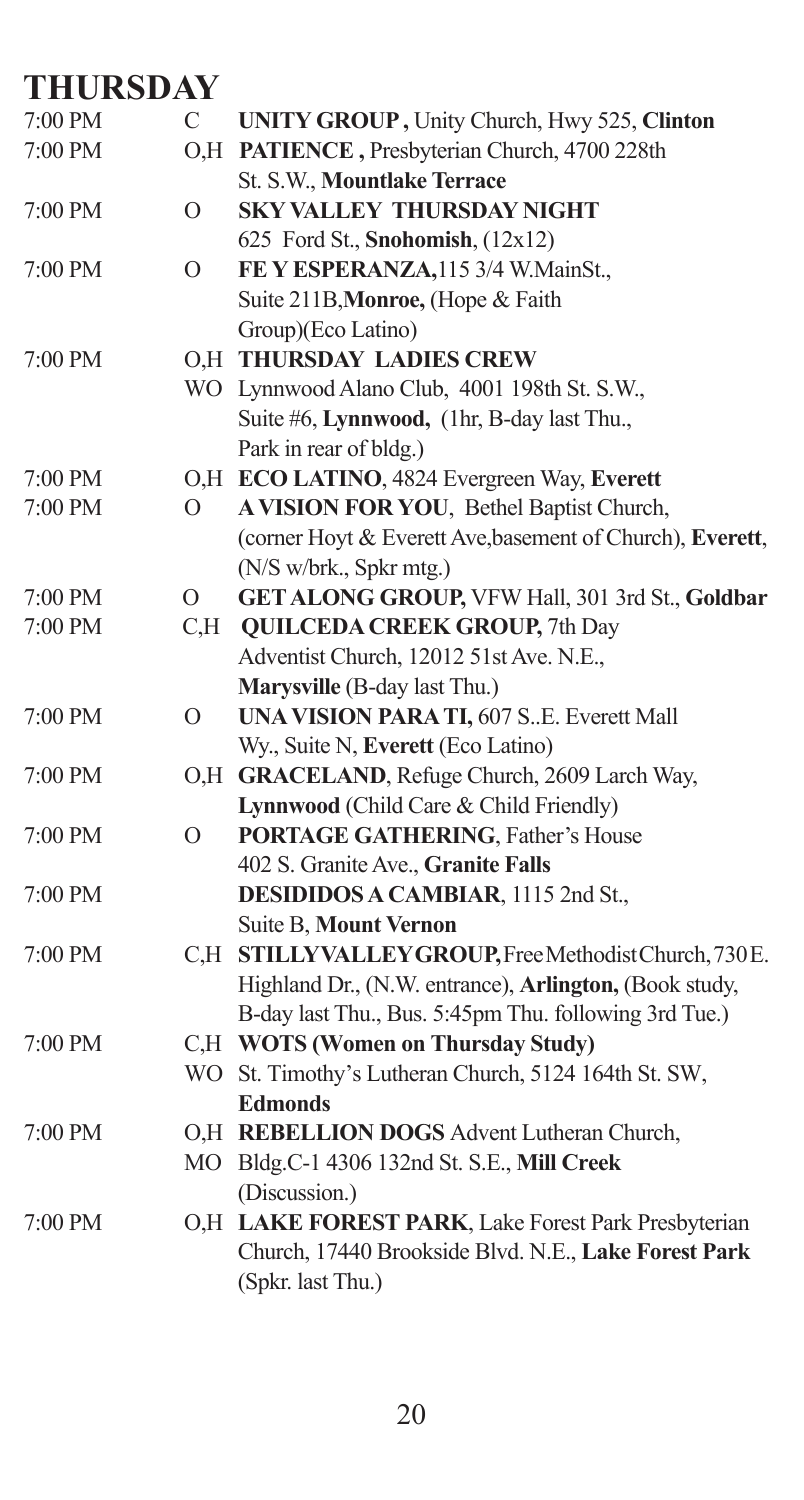| 7:00PM        | $\Omega$      | THIRD COLUMN GROUP 12 & 12 Fellowship Hall          |
|---------------|---------------|-----------------------------------------------------|
|               |               | 17319 139th Ave. N.E., Woodinville, (Step Study)    |
| 7:00 PM       |               | C,H PYRAMID, Grace Lutheran Church                  |
|               |               | 1212 9th Ave. N., Edmonds                           |
| 7:30 PM       |               | C.H. STANWOOD FREE WHEELER GROUP                    |
|               |               | AL United Methodist Church, 27128 102nd Dr.         |
|               |               | N.W., Stanwood, (N/S w/brk)                         |
| 7:30 PM       |               | MO,H THE MEN'S ROOM, St. David's Emmanuel           |
|               |               | Episcopal Church, 18842 Meridian Ave. N., Shoreline |
| 7:30 PM       |               | O,H GRUPOCAMINOSEQURO, LynnwoodAlanoClub,           |
|               |               | 4001 198th St. S.W., Suite G, Lynnwood (Eco Latino) |
| 8:00 PM       |               | O,H ED-LYNN FELLOWSHIP, Ed-Lynn Fellowship,         |
|               |               | 19820 40th Ave. W., Unit 114, Lynnwood              |
| 8:00 PM       | $\mathcal{O}$ | TULALIP THURSDAY NIGHT AA, Church of God            |
|               |               | Marine Drive, Tulalip (N/S w/no brk.)               |
| 8:00 PM       | $\mathcal{C}$ | <b>DISCUSSION MEETING, Langley Fellowship Hall</b>  |
|               |               | 432 2nd St., Langley, (1hr)                         |
| 8:00 PM       |               | O,H GRUPO SOLO POR HOY, 403 Maple Ave.,             |
|               |               | Suite C, Snohomish (Eco Latino)                     |
| 8:00 PM       |               | O,H BOTHELL BIG BOOK, Northlake Christian Church    |
|               |               | 19029 North Rd., Bothell, (1hr)                     |
| 8:00 PM       | $\mathsf{C}$  | <b>THURSDAY NIGHT SPIRITUAL</b>                     |
|               |               | 18th & Baker, Everett                               |
| 9:00PM        | $\Omega$      | EGO BUSTERS 12 & 12 Fellowship Hall                 |
|               |               | 17319 139th Ave. N.E., Woodinville                  |
| 10:00 PM      |               | O,H ED-LYNNJERRYSPRINGERSHOW, Ed-Lynn               |
|               |               | Fellowship, 19820 40th Ave. W., Unit 114, Lynnwood  |
| <b>FRIDAY</b> |               |                                                     |
| 6:00 AM       |               | O,H ALMOST AWAKE, IHOP, Evergreen Way,              |
|               |               | Everett (1hr)                                       |
| 6:00 AM       |               | C,H ON AWAKENING @LAC, Lynnwood                     |
|               |               | Alano Club 4001 198th St. SW, Suite 6,              |
|               |               | Lynwood (1hr)                                       |
| 6:00 AM       |               | O,H ATTITUDE ADJUSTMENT, The Creamery,              |
|               |               | 1206 State Ave., Unit A, Marysville,                |
|               |               | (1hr, General Discussion)                           |
| 6:00AM        | O             | SEEINGTHRUTHE HAZE 12 & 12 Fellowship Hall          |
|               |               | 17319 139th Ave. N.E., Woodinville, (1hr)           |
|               |               |                                                     |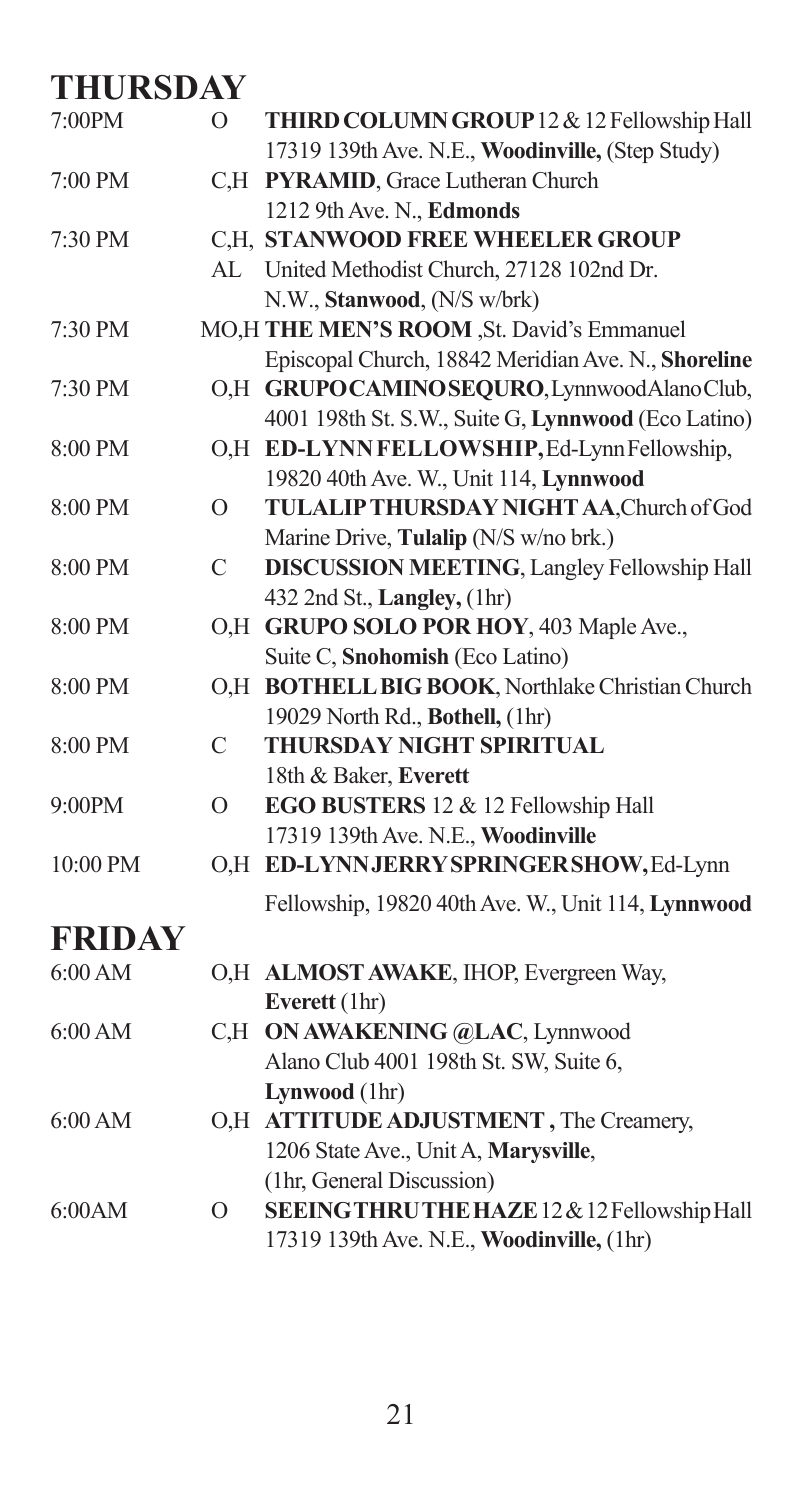| 6:30 AM  |          | O,H FREEDOM ON FRIDAY Buzz Inn Arlington                |
|----------|----------|---------------------------------------------------------|
|          |          | 5200 172nd St. N.E. (#D, Old Aces Casino) Arlington     |
|          |          | (B-day last Fri., Bus. Mtg. 3rd Fri @7:30AM)            |
| 7:00 AM  |          | O,H TUG(THE UNITY GROUP) Mt. Zion                       |
|          |          | Lutheran Church, 21428 44th Ave. W.,                    |
|          |          | <b>Mountlake Terrace</b>                                |
| 7:00 AM  |          | O,H AMAA, Fire Station #15,18800 44th Ave W.            |
|          |          | Lynnwood, (1hr, Book Study)                             |
| 7:00 AM  | O        | SKY VALLEY, 625 Ford, Snohomish, (1hr)                  |
| 7:00 AM  | O        | <b>MORNING PHOENIX GROUP,</b>                           |
|          |          | 18th & Baker, 18th St. and Baker Ave., Everett,         |
|          |          | (Bus. 1st Sat., B-day last Sat.)                        |
| 7:00 AM  |          | O.H SEVEN AND SOBER Northshore Senior Ctr.,             |
|          | YP       | 10201 E. Riverside Dr., Bothell, (1hr, enter rear door) |
| 9:00 AM  |          | O,H TOLERANCE United Methodist Church,                  |
|          |          | 828 Casper (Room 113), Edmonds                          |
| 10:00AM  | $\Omega$ | NEW LIFE 12 & 12 Fellowship Hall                        |
|          |          | 17319 139th Ave. N.E., Woodinville                      |
| 10:00 AM |          | O,H EASY DOES IT, Church of the Nazarene,               |
|          |          | 322 W. Main, Monroe, (Book Study)                       |
| 12:00 PM |          | O,H FRIDAY ODDBALLS, Trinity Episcopal                  |
|          |          | Church, 2301 Hoyt, Everett                              |
| 12:00 PM |          | O,H ED-LYNN FELLOWSHIP, Ed-Lynn                         |
|          |          | Fellowship, 19820 40th Ave. W., Unit 114, Lynnwood      |
| 12:00 PM | O        | NOONER, 432 2nd St., Langley                            |
| 12:00 PM | $\Omega$ | <b>SKY VALLEY FRIDAY NOON,</b>                          |
|          |          | 625Ford St., Snohomish                                  |
| 12:00 PM |          | O,H AS BILL SEE'S IT, Peace Lutheran                    |
|          |          | Church, 1717 Larson Rd., (corner of                     |
|          |          | Pioneer Hwy.) Silvana, As Bill Sees It, (discussion)    |
| 12:00 PM |          | O,H GUNNY SACK HILL, Lynnwood Alano                     |
|          |          | Club, 4001 198th St. S.W., Suite #6, Lynnwood           |
| 12:00 PM |          | O,H FRIDAY'S LUNCH BUNCH, Denny's Restaurant            |
|          |          | 2202 SR530 N.E., (exit 208), Arlington                  |
|          |          | (1hr, Book Study, Bus. 4th Fri. after mtg.)             |
| 12:00 PM |          | O,H TNFG, 3602 Colby (Enter side door), Everett         |
|          |          | (1hr, B-day-Spkr/Bus. Last Fri.)                        |
| 12:00 PM | O        | <b>EVERETT GROUP</b> , 1906 Grand,                      |
|          |          | Everett, (1hr) (B-Day last Sat. 12:15, Bus. after)      |
| 12:00 PM | O        | <b>WHAT'S HAPPENING NOW, St. Aidens,</b>                |
|          |          | 1318 E. SR532, Camano Island, (1hr)                     |
| 3:00 PM  |          | O,H 3 O'CLOCKERS, Zion Church,                          |
|          |          | 4634 Alger Ave., Everett, (B-day last Fri.) (1hr)       |
|          |          |                                                         |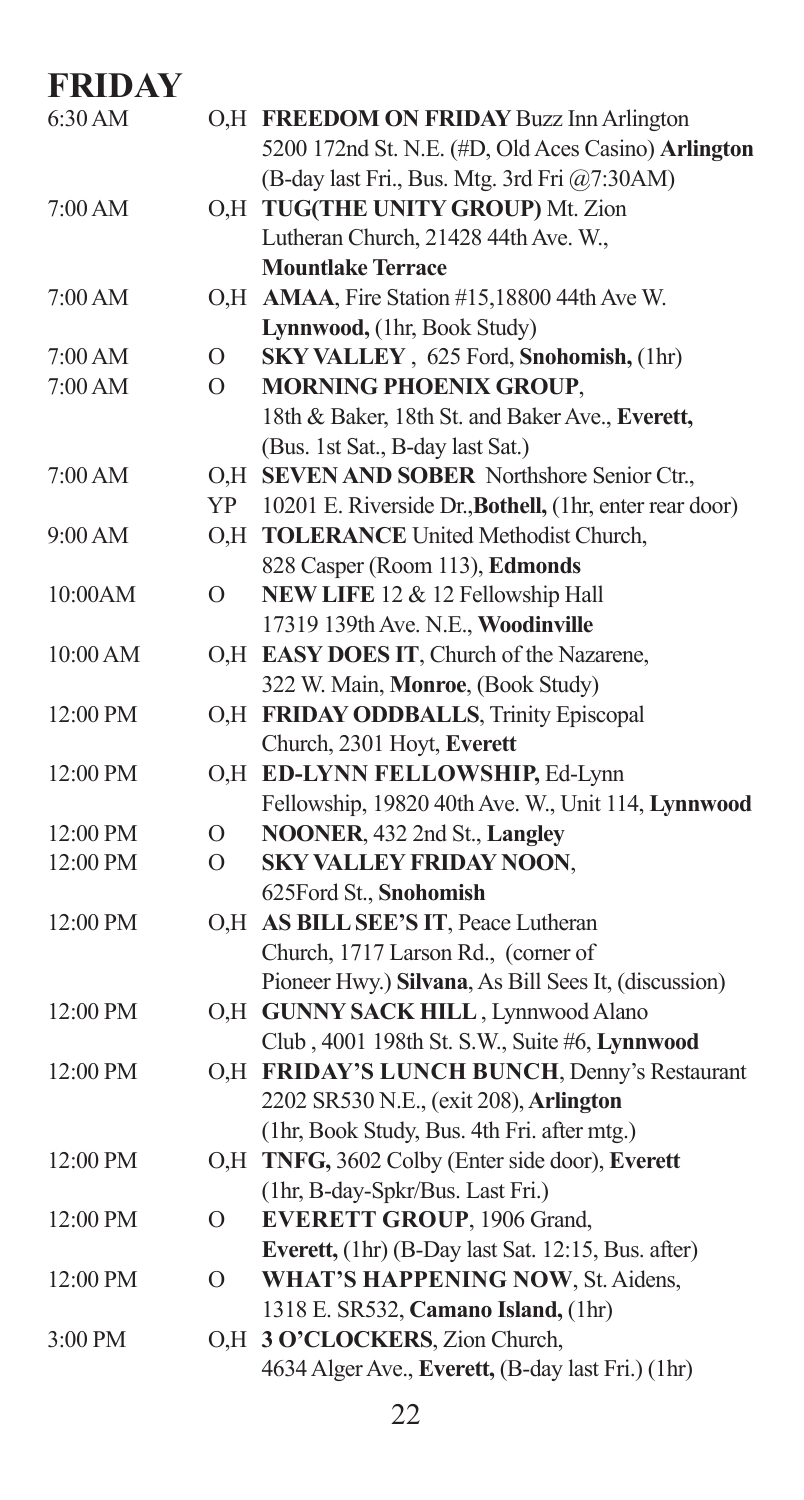|          | O,H ED-LYNN FELLOWSHIP, Ed-Lynn                          |
|----------|----------------------------------------------------------|
|          | Fellowship, 19820 40th Ave. W., Unit 114, Lynnwood       |
| $\Omega$ | AA COMES OF AGE, 18th & Baker                            |
|          | Everett, (Bday last Fri.)(1hr)                           |
|          | O,H ONE FOR THE ROAD, Our Saviors Lutheran               |
|          | Church, 215 Mukilteo Blvd., (basement) Everett,          |
|          | (1hr, Bus 1st Tue after mtg., B-day last Tue.)           |
|          | O,H HAPPY HOUR, Lynnwood Alano Club,                     |
|          | 4001 198th St. S.W., Suite #6, Lynnwood (1hr)            |
| $\Omega$ | <b>SKY VALLEY HAPPY HOUR, 625</b>                        |
|          | Ford St, Snohomish,(1hr)                                 |
| $\Omega$ | <b>T.G.I.F. / THANK GOD I'M FREE</b>                     |
|          | 12 & 12 Fellowship Hall                                  |
|          | 17319 139th Ave. N.E., Woodinville, (1hr)                |
|          | O.H YOUNG SOBER FREEDOM GROUP,                           |
| YP       | 3602 Colby Ave. (Enter side door), Everett ("Free Pizza" |
|          | Kidswelcome, 1stFri. Book Study, 2nd&4thFri. Spkr., 3rd  |
|          | Fri. BBQ & B-day)                                        |
|          | O,H FRIDAY NIGHT BIG BOOK STUDY                          |
|          | Mukilteo Presbyterian Church, 4514 84th St. S.W.,        |
|          | (Nelson Hill) Mukilteo (1hr) (1st Fri. Tradition Night)  |
|          | <b>SMOKY POINT YOUNG PEOPLES GROUP</b>                   |
|          | Cumulus Park, 16404 Smoky Pt. Blvd., (Bldg.              |
|          | nearest I5, Enter N. side of bldg.) Arlington (1hr)      |
|          | O,H GRUPOFORTALEZA, 2957E. College Way, Mt.              |
|          | Vernon, (1hr, Eco Latino)                                |
|          | O,H WORKINGWITH OTHERS, Bethel Lutheran                  |
|          | WO Church, 17529 15th Ave N.E., Shoreline,               |
|          | (1hr, enter rear door)                                   |
|          | O,H STEPS TO SERENITY Lynnwood Alano Club,               |
|          | 4001 198th St. S.W., Suite #6, Lynnwood (1hr)            |
| O        | <b>CLEARVIEW'S CLEAR VIEW</b>                            |
|          | Maltby Congregational Church,                            |
|          | 21111 86th Ave. S.E., Snohomish                          |
| О        | <b>ARLINGTON CLEAN TEAM, 2nd floor</b>                   |
| N/S      | American Legion Hall, Olympic Ave., Arlington            |
| O        | <b>STEPDIGGERS</b> , Unity Church, Hwy. 525, Clinton     |
| C.H      | FRIDAY BIG BOOK STUDY, North Creek                       |
|          | Presbyterian Church, 621 164th St. S.E., Mill Creek      |
|          | O.H                                                      |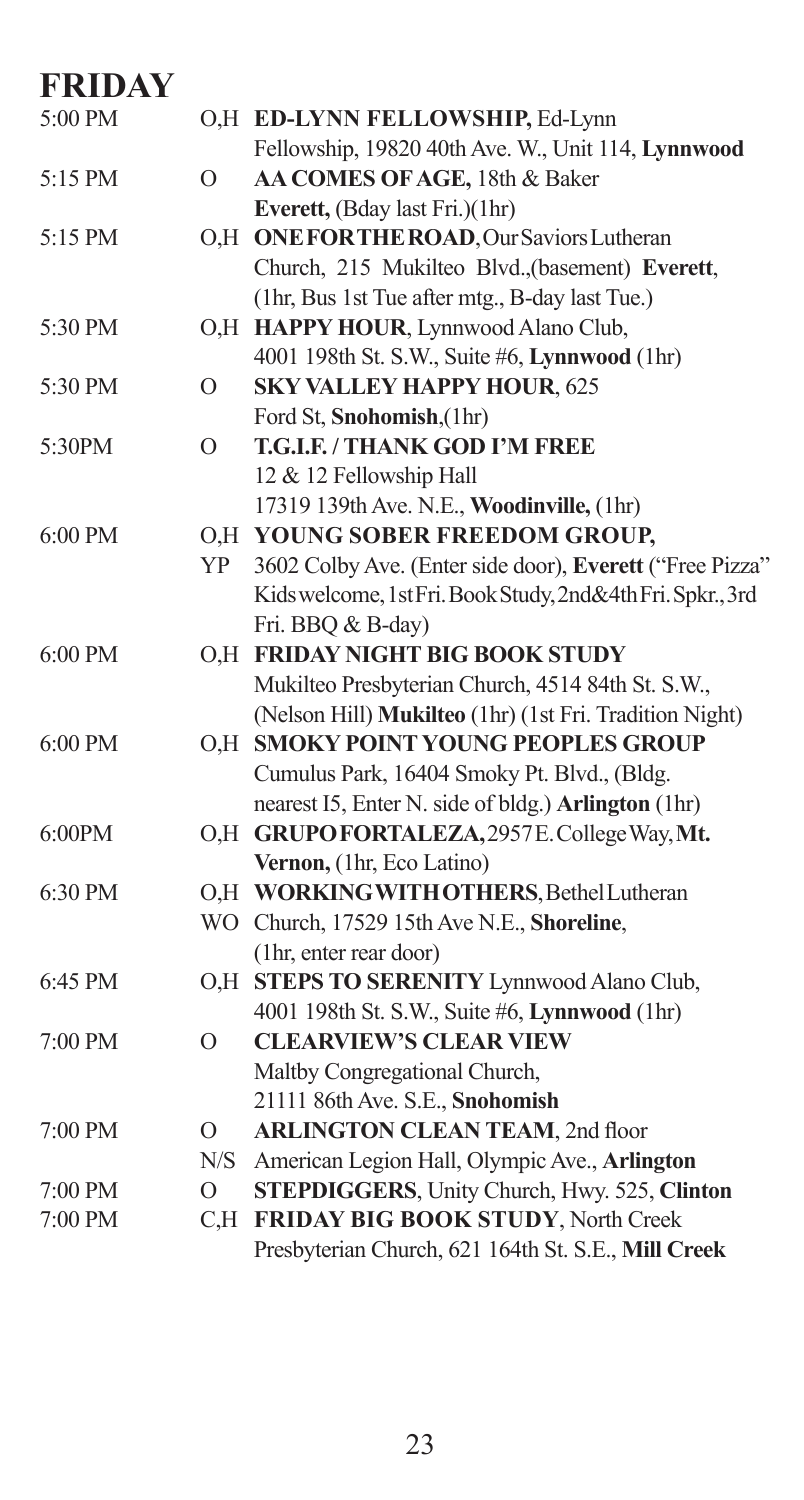| 7:00 PM           |          | OH BURNING DESIRE, Cumulus Park, 16404 Smokey                |
|-------------------|----------|--------------------------------------------------------------|
|                   |          | Pt. Blvd., (Bldg. nearest to I-5, entrance N. side),         |
|                   |          | Arlington (Bus. 3rd Fri., Bday last Fri.,                    |
|                   |          | gen. disc./ BB study, 1hr. meeting)                          |
| 7:00 PM           | $\Omega$ | <b>SKY VALLEY FRIDAY NIGHT</b>                               |
|                   |          | 625 Ford St., Snohomish(birthday-Last Fri.)                  |
| 7:00 PM           |          | DESIDIDOS A CAMBIAR, 1115 2nd St.,                           |
|                   |          | <b>Suite B, Mount Vernon</b>                                 |
| 7:00 PM           | Ω        | FE Y ESPERANZA, 115 3/4 W. Main St.,                         |
|                   |          | Suite 211B, Monroe, (Hope & Faith                            |
|                   |          | Group)(Eco Latino)                                           |
| 7:00 PM           |          | O,H ECO LATINO, 4824 Evergreen Way, Everett                  |
| 7:00 PM           | $\Omega$ | <b>GOOD HEALTH, Sno-King Intergroup</b>                      |
|                   |          | Office, 22617 76th Ave. W., #203 (Stone                      |
|                   |          | Court 2nd floor, no elevator), Edmonds                       |
| 7:00 PM           |          | MO POCKET OF ENTHUSIASM, Park Ridge Chapel                   |
|                   |          | O,H (P.O.E.), 3805 Maltby Rd., Bothell, (Bus. 2nd Fri. 8:45) |
| 7:00 PM           |          | O.H WHAT ABOUT THE REAL ALCOHOLIC?                           |
|                   |          | GROUP, Bethesda Lutheran Church, 23406 56th                  |
|                   |          | Ave. W., Mountlake Terrace, (1hr, Book Study)                |
| $7:00$ PM         | 0        | UNA VISION PARA TI, 607 SE. Everett Mall                     |
|                   |          | Wy., Suite N, Everett (Eco Latino)                           |
| 7:00 PM           |          | O.H SILVER LAKE FRIDAY NIGHT DISCUSSION                      |
|                   |          | GROUP, Advent Lutheran Church, Bld. C-1                      |
|                   |          | 4306 132nd St., S.E., Mill Creek, (Spkr., B-day last Fri.)   |
| 7:00 PM           |          | O,H THE FIVE AND DIME NORTH, North Creek                     |
|                   |          | Grange Hall, 19510 BE Hwy., Bothell, (Spkr. Mtg.)            |
| 7:00 PM           | $\Omega$ | <b>INDEX GROUP, Old Fire Hall, Index</b>                     |
| 7:00PM            |          | O,H RULE 62 GROUP, Camano Lutheran Church,                   |
|                   |          | 850 Heichel Rd., Camano Island                               |
| 7:00PM            | O        | THE NEXT LEVEL, Zion Lutheran Church, 4634 Alger,            |
|                   |          | Everett (Childcare, Bus. last Fri., B-day every Fri.)        |
| $7:00 \text{ PM}$ | $\Omega$ | FRIDAY SOBRIETY, Ebenezer Lutheran                           |
|                   |          | Church, 2111 117th N.E., Lake Stevens                        |
|                   |          | (Big Book, B-day & potluck last Fri. @ 6:00pm)               |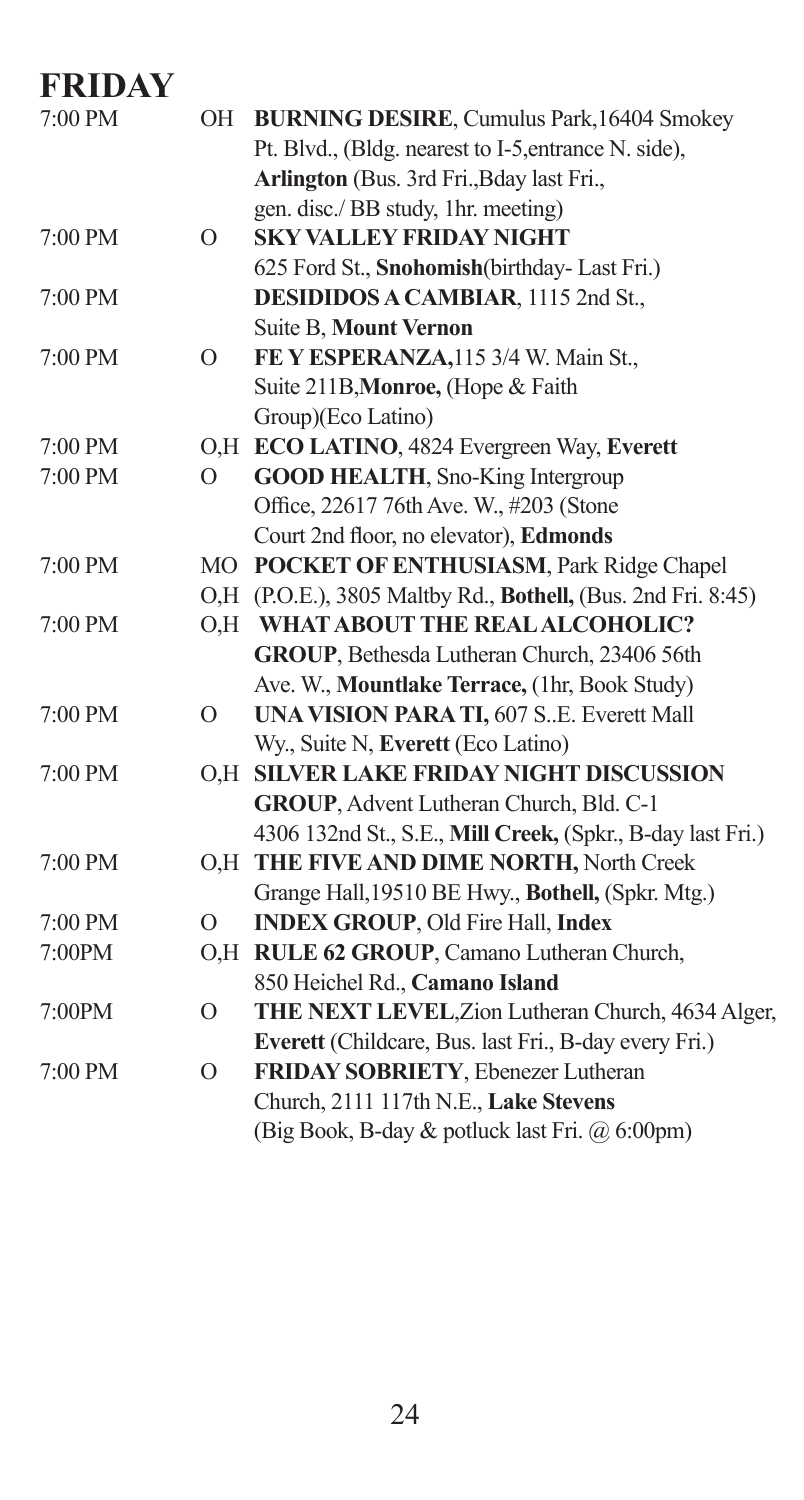| 7:00 PM  | H              | FORMERLY HIGHLANDERS, 322 N. 175th,<br>Shoreline, (1hr) |
|----------|----------------|---------------------------------------------------------|
| 7:00PM   | $\rm ^o$       | AA LIVES 12 & 12 Fellowship Hall                        |
|          |                | 17319 139th Ave. N.E., Woodinville                      |
| 7:00 PM  |                | O,H MONROE DOWNTOWNERS,                                 |
|          |                | 301 So. Lewis, Monroe, (Bday last Fri.)                 |
| 7:30 PM  | $\rm ^o$       | FRIDAY@EVERGREEN, 1906 Grand,                           |
|          |                | Everett (S-A/Spkr - Last Fri)                           |
| 7:30 PM  |                | C,H GROUP 164, Calvary Chapel Church,                   |
|          |                | 9428 4th St. S.E., Lake Stevens, (Book Study)           |
| 7:30 PM  | $\overline{O}$ | KENMORE FRIDAY NIGHTER'S, Church of the                 |
|          |                | Redeemer, 6211 N.E. 182nd St., Kenmore                  |
| 7:30 PM  |                | O,H GRUPO CAMINO SEQURO, Lynnwood Alano Club,           |
|          |                | 4001 198th St. S.W., Suite G, Lynnwood (Eco Latino)     |
| 8:00 PM  | O              | <b>CANDLELIGHT MEETING, Langley Fellowship</b>          |
|          |                | Hall, 432 2nd St., Langley, (N/S w/ brk)(1hr)           |
| 8:00 PM  | C.H            | FRIDAY NIGHTERS GROUP, Marysville                       |
|          |                | School Admin. Bldg., 4220 80th N.E.,                    |
|          |                | Marysville, (S-A/Spkr - last Friday)                    |
| 8:00 PM  |                | O,H LYNNWOOD OPEN, St. Hildas & St.                     |
|          |                | Patricks Episcopal Church, 15224 52nd Ave. W.,          |
|          |                | Edmonds, (Bus. 2nd Fri., B-day last Fri.)               |
| 8:00 PM  | С              | <b>SOUTH COUNTY MEN'S GROUP</b>                         |
|          | MO             | Faith Community Church, 10220 238th                     |
|          |                | St. S.W., (In back upstairs), Edmonds                   |
| 8:00 PM  |                | O,H ED-LYNN, T.G.I.F, Ed-Lynn Fellowship, 19820         |
|          |                | 40th Ave. W., Unit 114, Lynnwood                        |
| 8:00 PM  | O              | 24 HOUR GROUP, 18th and Baker, Everett                  |
| 9:00PM   | $\Omega$       | BLISS 12 & 12 Fellowship Hall                           |
|          |                | 17319 139th Ave. N.E., Woodinville                      |
| 10:00 PM | O.H            | ED-LYNN FELLOWSHIP, Ed-Lynn Fellowship,                 |
|          |                | 19820 40th Ave. W., Unit 114, Lynnwood                  |
| 10:00 PM | O              | SKY VALLEY LATE NIGHT, 625 Ford St.,                    |
|          |                | Snohomish, (1hr)                                        |
| 10:00 PM | $\circ$        | LATE NIGHT WITH AA, Lynnwood Alano Club,                |
|          |                | 4001 198th St. S.W., Suite 6, Lynnwood, (N/S w/brk)     |
| 10:00 PM | $\circ$        | LUNACY COMMISSION, 1906 Grand, Everett,                 |
| 12:00 AM | O, H           | ED-LYNN FELLOWSHIP, Ed-Lynn Fellowship,                 |
|          |                | 19820 40th Ave. W., Unit 114, Lynnwood                  |
| 12:00AM  | $\Omega$       | NIGHT SHIFT 12 & 12 Fellowship Hall                     |
|          |                | 17319 139th Ave. N.E., Woodinville                      |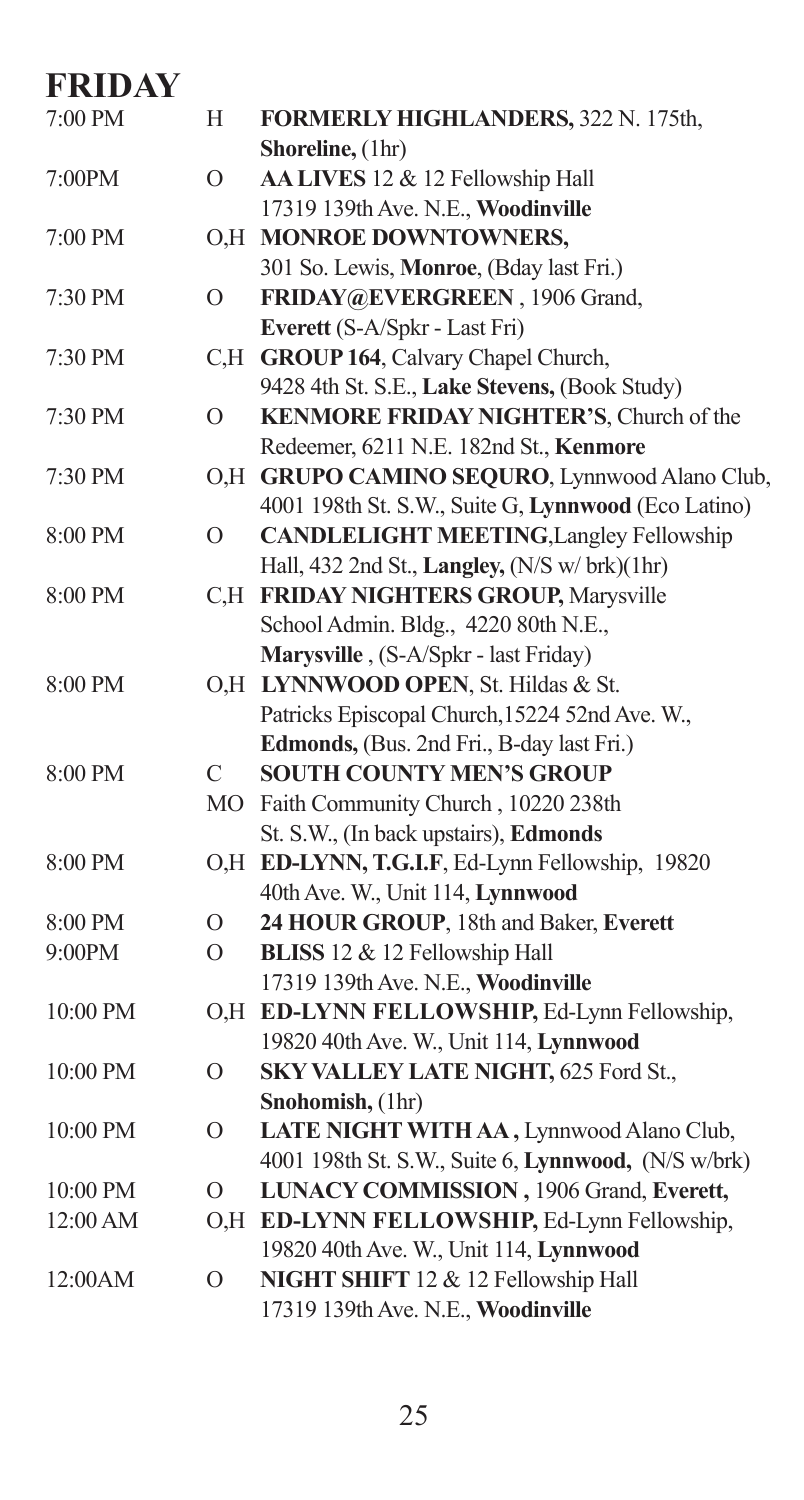| 6:00 AM |                | O,H ALMOST AWAKE, IHOP, 10301 W.                        |
|---------|----------------|---------------------------------------------------------|
|         |                | Evergreen Way, Everett, (1hr)                           |
| 6:00 AM |                | C,H ON AWAKENING @LAC, Lynnwood                         |
|         |                | Alano Club 4001 198th St. SW, Suite 6,                  |
|         |                | Lynwood (1hr)                                           |
| 6:00 AM | O,H            | ATTITUDE ADJUSTMENT, The Creamery,                      |
|         |                | 1206 State Ave., Unit A, Marysville,                    |
|         |                | (1hr, General Discussion)                               |
| 6:00AM  | $\Omega$       | SUFFICIENT SUBSTITUTE 12 & 12 Fellowship Hall           |
|         |                | 17319 139th Ave. N.E., Woodinville, (1HR)               |
| 7:00 AM | Ω              | SKY VALLEY, 625 Ford, Snohomish, (1hr)                  |
| 7:00 AM | O.H            | TUG(THE UNITY GROUP) Mt. Zion                           |
|         |                | Lutheran Church, 21428 44th Ave. W.                     |
|         |                | <b>Mountlake Terrace</b>                                |
| 7:00 AM |                | O,H MORE WILL BE REVEALED(MWBR)                         |
|         |                | Advent Lutheran Church (Bldg. C-1), 4306                |
|         |                | 132nd St. S.E., Mill Creek                              |
| 7:00 AM |                | O,H SEVEN AND SOBER Northshore Senior Ctr.,             |
|         | YP             | 10201 E. Riverside Dr., Bothell, (1hr, enter rear door) |
| 7:00 AM |                | O,H SUNRISE 12 & 12 Fellowship Hall                     |
|         |                | 17319 139th Ave. N.E., Woodinville                      |
| 7:30 AM |                | O,H FOGLIFTERS, Buzz Inn Arlington 5200 172nd St.       |
|         |                | N.E. (#D, Old Aces Casino) Arlington                    |
| 7:30 AM |                | O,H AMAA, Fire Station #15,18800 44th Ave W.,           |
|         |                | Lynnwood (1hr)                                          |
| 8:00 AM |                | O,H TWELVE PROMISES, Camano Lutheran                    |
|         |                | Church, 850 Heichel Rd., Camano Island                  |
| 8:00 AM |                | O, N/S SATURDAY 8 AM GROUP, 18th & Baker,               |
|         |                | <b>Everett</b>                                          |
| 8:00 AM |                | O,H BREAKFAST MEETING, Ed-Lynn Fellowship,              |
|         |                | 19820 40th Ave. W., Unit 114, Lynnwood                  |
| 8:30 AM | $\overline{O}$ | <b>SATURDAY MORNING GROUP, 1906</b>                     |
|         |                | Grand, Everett, (Lit. Study) (N/S w/brk)                |
| 8:30 AM |                | O,H THE JOURNEY, Holy Cross Lutheran Church,            |
|         |                | 9613 20th St. S.E., Lake Stevens, (As Bill Sees It)     |
| 9:00 AM | $\Omega$       | <b>DUTCH CUP GROUP</b> , Sultan Eagles, Hwy. 2          |
|         |                | (By Park & ride), Sultan                                |
| 9:00 AM | О              | NORTH CREEK STUDY, Advent Lutheran Church               |
|         |                | (Bldg. C-1), 4306 132nd St. S.E., Mill Creek            |
|         |                | (Step Study, N/S w/brk, Bus.2nd Sat. 10:30)             |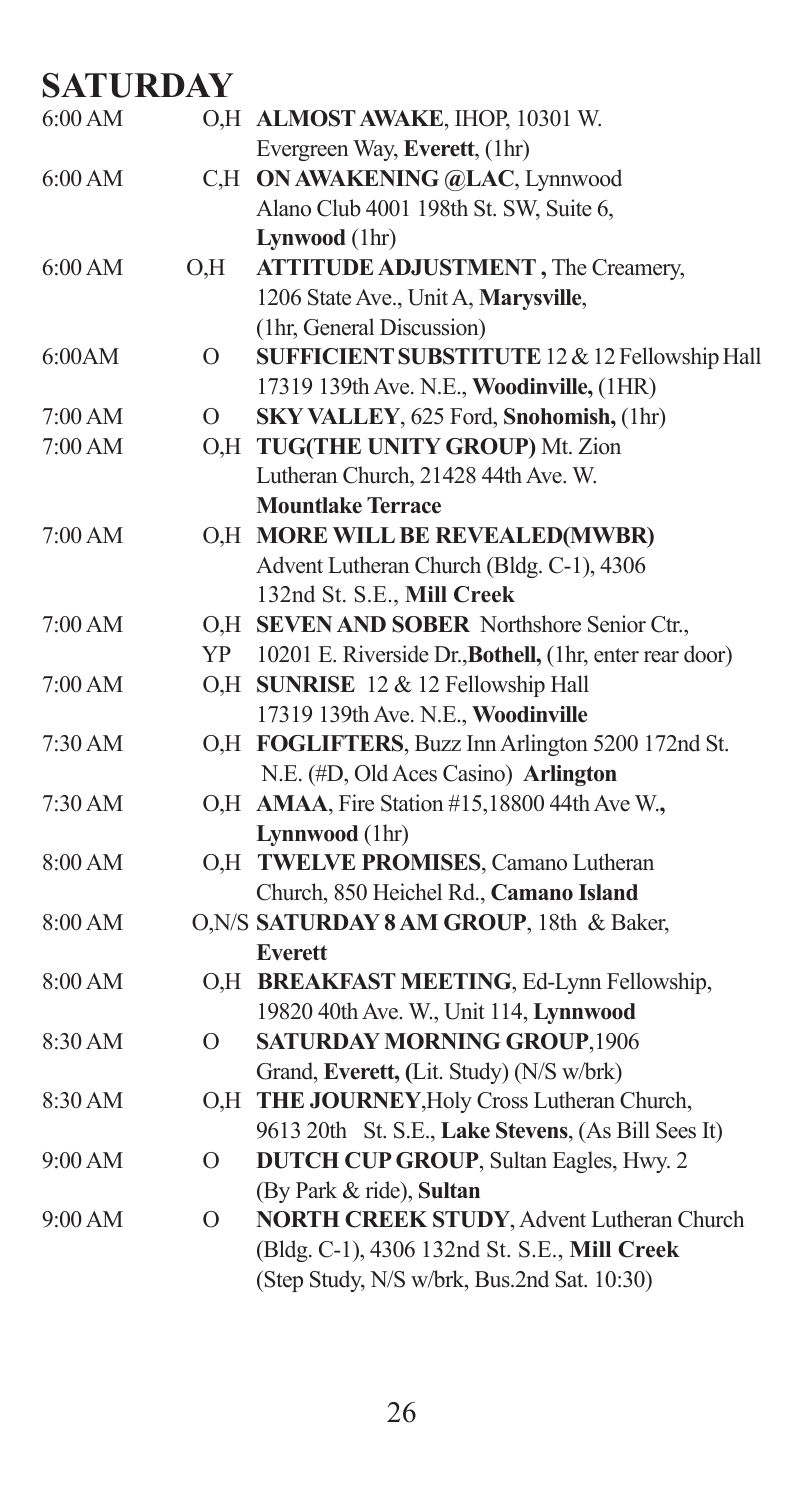| 9:00AM   |          | O,H ED-LYNNBREAKFAST, Ed-LynnFellowship, 19820             |
|----------|----------|------------------------------------------------------------|
|          |          | 40th Ave. W., Unit 114, Lynnwood (1hr, Potluck)            |
| 9:30 AM  |          | O,H COMFORT ZONE (Gay Men, Lesbians,                       |
|          |          | Bisexuals & Friends) Methodist Church, 301                 |
|          |          | Anthes Ave., Langley, (1.5hr)                              |
| 10:00 AM |          | O,H SISTERS IN RECOVERY Good Shepherd Baptist              |
|          |          | WO Church, 6915 196th St. S.W., Lynnwood, (Child           |
|          |          | Care avail., B-day last Sat.-odd month-spkr.)(1.25hr)      |
| 10:00 AM |          | C,H WOMEN IN RECOVERY, North Creek Presbyte-               |
|          |          | WO rian Church, 621 164th St. S.E., Mill Creek, (1hr, ASL) |
| 10:00 AM |          | O,H DONUT HOLES, Lynnwood Alano Club,                      |
|          |          | 4001 198th St. S.W., Suite #6, Lynnwood (1hr)              |
| 10:00 AM |          | O.H SOAR (SPIRIT OF ALL RECOVERY) Advent                   |
|          |          | WO Lutheran Church, 4306 132nd St. S.E., Bldg. A, Everett  |
|          |          | (Book study, Child friendly, attended children welcome)    |
| 10:00AM  | $\Omega$ | <b>ACCEPTANCE IS THE ANSWER 12 &amp; 12 Fel-</b>           |
|          |          | lowship Hall 17319 139th Ave. N.E., Woodinville            |
| 10:30 AM |          | O,H CIRCLE OF UNITY, 11504 26th St. N.E.                   |
|          |          | Rm. 203, Lake Stevens (Lit. Study)                         |
| 11:00 AM | $\circ$  | <b>ATTITUDE OF GRATITUDE, 1906</b>                         |
|          |          | Grand, Everett, (1hr)                                      |
| 12:00 PM |          | O,H GUNNY SACK HILL, Lynnwood Alano Club,                  |
|          |          | 4001 198th St. S.W., Suite #6, Lynnwood                    |
| 12:00 PM | $\Omega$ | <b>NOONER, Langley Fellowship Hall</b>                     |
|          |          | 432 2nd St., Langley, (1hr)                                |
| 12:00 PM |          | O,H ED-LYNN, HIGH NOON, Ed-Lynn Fellowship, 19820          |
|          |          | 40th Ave. W., Unit 114, Lynnwood                           |
| 12:00 PM | $\Omega$ | SKY VALLEY SATURDAY NOON,                                  |
|          |          | 625 Ford, Snohomish                                        |
| 12:30 PM | $\circ$  | <b>EVERETT GROUP, 1906 Grand,</b>                          |
|          |          | Everett, (1hr) (B-Day last Sat. Bus. after)                |
| 2:00 PM  |          | O,H GOLDEN YEARS MEETING, Bethal Baptist                   |
|          |          | Church, Corner of Hoyt & Everett Ave.,                     |
|          |          | (Annex in alley), Everett, (B-day last Sat.)               |
|          |          |                                                            |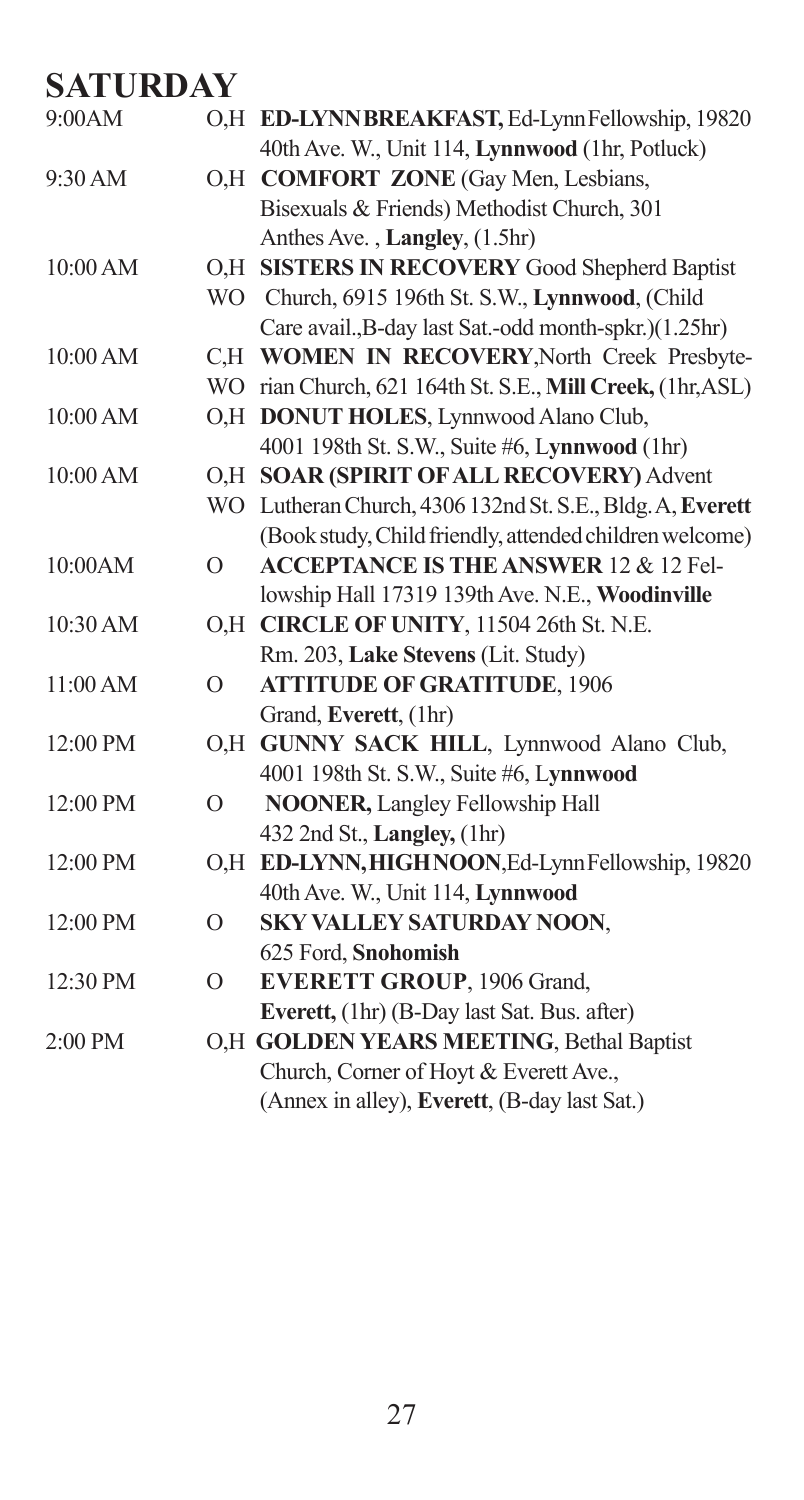| 2:00 PM   | $\overline{O}$ | <b>UNA VISION PARA TI, 607 S.E. Everett Mall</b>    |
|-----------|----------------|-----------------------------------------------------|
|           |                | Wy., Suite N, Everett (Eco Latino)                  |
| 3:30 PM   |                | O,H Q&AAA, Lynnwood Alano Club, 4001 198th          |
|           |                | St. S.W. Suite #6, Lynnwood (3 Spkr. panel, Q&A)    |
| 4:00 PM   |                | O.H BEGINNERS & NEWCOMERS MEETING,                  |
|           |                | Providence Hospital (Pacific Campus), 916 Pacif     |
|           |                | -ic Ave. (Monte Cristo Rm. - in Cafeteria) Everett  |
| 4:00PM    |                | WO FREEDOM FROM BONDAGE 12 & 12 Fellow-             |
|           |                | ship Hall 17319 139th Ave. N.E., Woodinville        |
| 5:00 PM   | O, H           | ED-LYNN FELLOWSHIP, Ed-Lynn Fellow                  |
|           |                | ship, 19820 40th Ave. W., Unit 114, Lynnwood        |
| 5:30 PM   | $\overline{O}$ | SKY VALLEY HAPPY HOUR, 625 Ford                     |
|           |                | Ave., Snohomish, (1hr)                              |
| $6:00$ PM |                | O,H SATURDAY NIGHT SOLUTIONS,                       |
|           |                | 202 S. Sam St. (In basement), Monroe                |
| $6:00$ PM |                | OLDTIMERSMEETING, 3rd Sat., Conway                  |
|           |                | Fir Island Lutheran Church, 611 Fir Island          |
|           |                | Rd., Conway, (Info: Kelly N. (425)238-7391)         |
| 6:30 PM   |                | O.H SINGLENESS OF PURPOSE GROUP OF                  |
|           |                | AA, 1906 Grand, Everett                             |
| 7:00 PM   |                | O,H ARLINGTONSTUDY GROUP, Stillaguamish             |
|           |                | Senior Ctr., 18308 Smoky Pt. Blvd. (N. side of      |
|           |                | complex), Arlington, (BigBook Study)                |
|           |                | (B-day last Sat.)                                   |
| 7:00 PM   |                | C,H LIVE & LET LIVE, St. Phillips Episcopal Church, |
|           |                | 4312 84th St., Marysville, Discussion, (N/S w/brk.) |
|           |                | (B-Day 4th Sat. open)(No court slips signed)        |
| 7:00PM    | $\overline{O}$ | LOST AND FOUND 12 & 12 Fellowship Hall              |
|           |                | 17319 139th St. N.E., Woodinville                   |
| 7:00 PM   |                | <b>SATURDAY NIGHT SPECIAL, Fillbecks</b>            |
|           |                | Chuckwagon, Madison & Evergreen, Everett            |
| 7:00 PM   | $\overline{O}$ | <b>SKY VALLEY SATURDAY NIGHT</b>                    |
|           |                | 625 Ford, Snohomish, (spkr last sat.)               |
| 7:00PM    | C.H            | IT'S IN THE BOOK, St. Adians Episcopal,             |
|           |                | 1318 E. S.R.532, Camano Island, (N/S w/brk)         |
| 7:00 PM   |                | DESIDIDOS A CAMBIAR, 1115 2nd St.,                  |
|           |                | Suite B, Mount Vernon                               |
| 7:00 PM   |                | O,H ONE STEP AT A TIME 12 & 12 Fellowship Hall      |
|           |                | 17319 139th Ave. N.E., Woodinville                  |